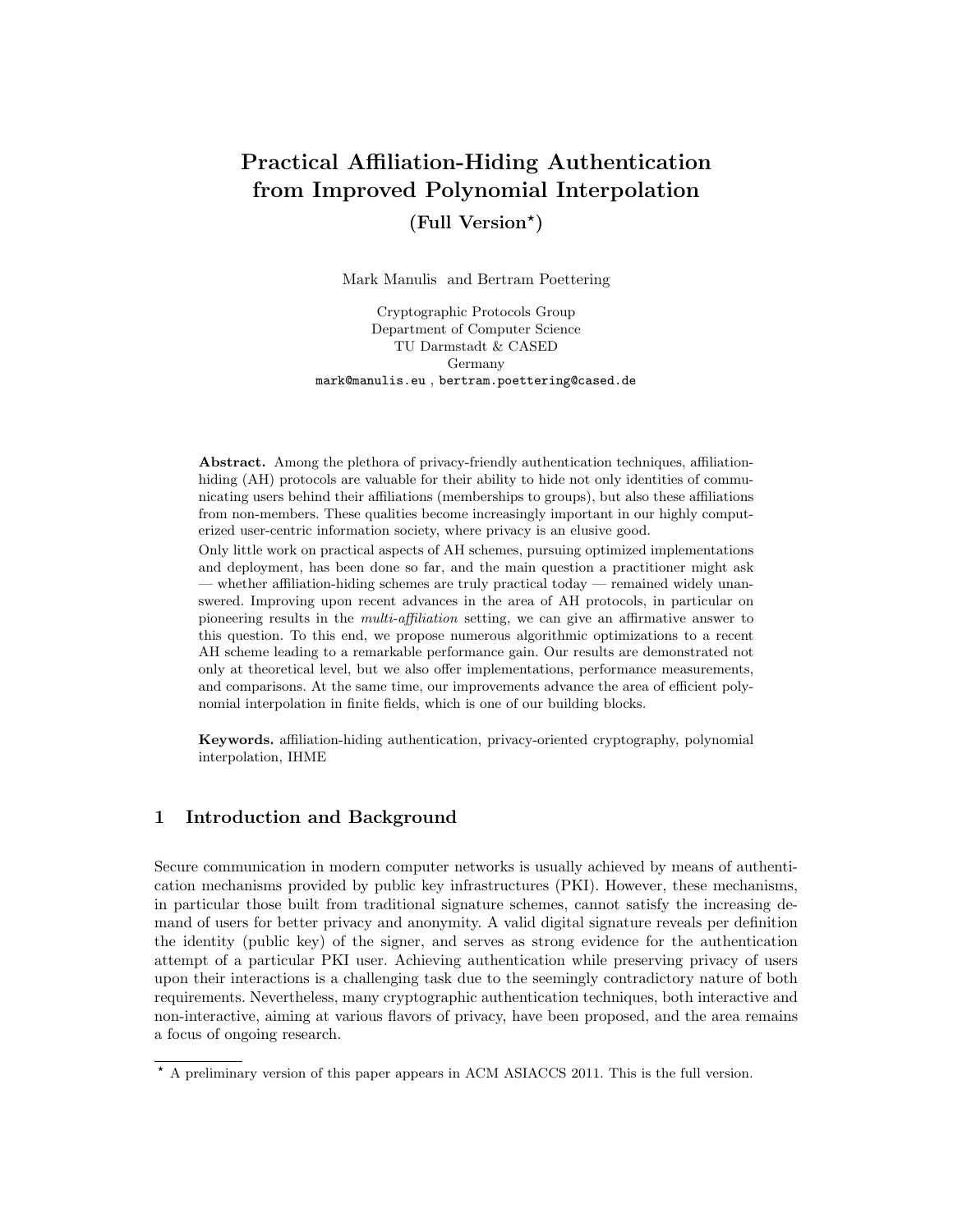#### 1.1 Affiliation-Hiding Authentication

Affiliation-Hiding (AH) is a property of privacy-preserving authentication protocols such as secret handshakes [1,2,6,16,18,29,30,32], and, more generally, affiliation-hiding key establishment protocols [14, 15, 22]. These schemes hide user identities by means of group authentication, but unlike group signatures [3, 7], that also offer this property, the distinguishing privacy property of AH protocols is that they also hide the actual groups (affiliations) of participants: Whenever the affiliations of both participants match, the authentication is successful, whereas, in all other cases, the protocol terminates without leaking any information about the groups, except for the fact that they do not match. In this light, AH protocols are interactive and bear high potential for protecting privacy in online communications. Moreover, the intrinsic requirement of AH protocols is to support (efficient) revocation of group membership, which is usually performed by respective Group Authorities (GAs), who manage their own groups independently of each other. AH protocols may have many variations, which are highlighted, from the practical perspective, below.

(Un)Linkability AH protocols can be of two flavors: linkable or unlinkable. In linkable protocols, such as [2, 6, 15, 22, 30], users communicate using pseudonyms for which they hold corresponding group membership credentials. These pseudonyms can be revoked by the GAs, i.e. put into revocation lists, which are distributed in an authenticated manner. Linkable protocols are usually more efficient than unlinkable protocols. In unlinkable protocols [1, 16, 18, 29], in order to prevent any correlation amongst sessions of the same user, complex group management techniques are deployed or some security compromise is taken into account: For example, [1] does not support revocation, [16] needs synchronization of revocation epochs amongst members, [29] requires costly group signatures and broadcast encryption techniques, while [18] attempts to combine group signatures with verifier-local revocation and private conditional oblivious transfer schemes.

Trustworthiness of Group Authorities In all AH protocols, group membership credentials are issued to users by respective GAs. Yet, existing protocols differ with regard to the amount of trust put in these GAs. While the majority of protocols assumes that GAs are trusted with both security of management of the group and privacy for its members, some recent protocols [22,23] aim at relaxing the latter trust relationship by extending privacy protection of users even against malicious GAs, sometimes with considerable extra costs such as zero-knowledge proofs in [22].

Multi-Group Affiliation-Hiding Authentication Protocols Most AH protocols are singlegroup protocols: they can only cope with one input membership credential per user and session. In practice this is a severe limitation, as, for example, in social networks, either distributed or centralized, where users become members of multiple, independent interest groups. In these multi-affiliation settings, the purpose of an AH protocol is to determine whether two communication participants have interest groups in common and which groups these are. This problem, also known as the group discovery problem [15], can be solved with a single-group protocol only by trying many different combinations of group credentials. This is inefficient since the number of required sessions is quadratic in the number of memberships per user.

Only few AH protocols  $[5, 17, 21]$ , which we call *multi-group* protocols, can efficiently handle the group discovery problem, i.e. perform group discovery using multiple membership credentials within one protocol session. In these protocols, the overall computational workload (in terms of public-key operations) and the bandwidth complexity remain linear in the number of input credentials, in contrast to the naïve combinatorial approach. Yet, amongst these protocols, only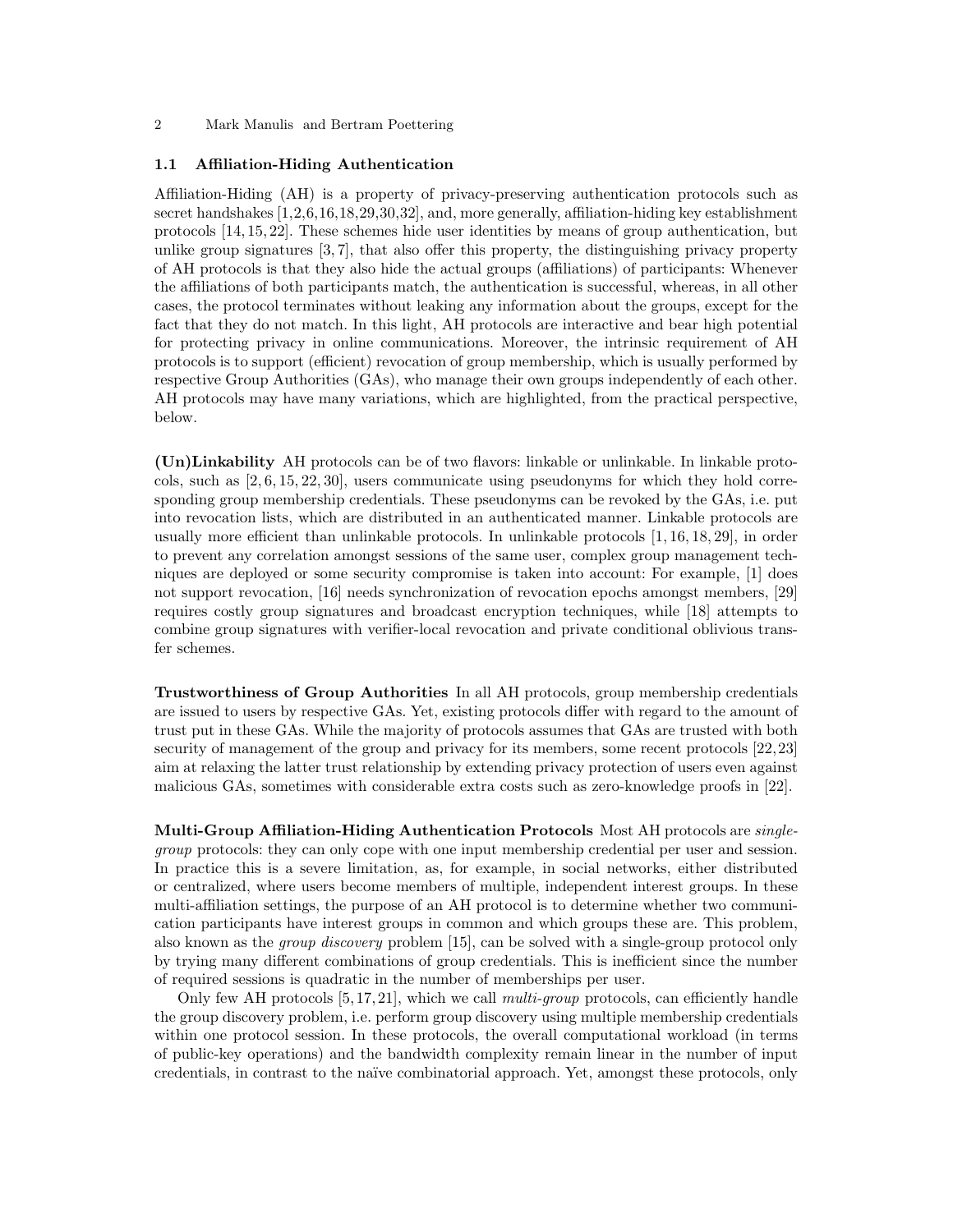the multi-group AH solution of [21] can be seen as a generic transformation of a single-group AH protocol into a multi-group one, and its concrete instantiation is so far the only one that captures multiple input credentials per user and session within an adequate security model and is supported by a formal security proof. The conceptual advantage of [21] is that their generic transformation, based on a new primitive, called Index-Hiding Message Encoding (IHME), provably preserves properties of the single-group protocol to which IHME is applied, being these its (un)linkability or the amount of trust set into GAs. At a high level, IHME combines messages of n single-group AH protocols, each executed with a different group credential, into a structure of the same size, in such a way, that it is impossible for the communication partner to tell whether a credential of some particular group has been used to compute that structure, unless this partner has himself a valid credential for that group. The so-far only known realization of IHME (see [21]) is based on polynomial interpolation over finite fields.

# 1.2 How Practical is Affiliation-Hiding?

Prior work has advanced in designing new AH protocols and developing security models to address different security and privacy flavors. Nevertheless, only little is known about the practical deployability of these protocols, as their implementation aspects, not to mention their concrete performance, have not been analyzed in most cases. In fact, the few estimations given in the corresponding papers are of theoretical nature only, and refer to the number of required publickey operations, e.g. modular exponentiations. Although we know that public-key operations are most expensive, neglecting other costs in AH protocols may not be the right approach, as we discuss now.

Recall from the above discussion, that only multi-group AH protocols, such as [17,21], are of practical interest, and indeed, the computation costs they offer in terms of public-key operations are linear. Intuitively, this is also a lower bound, as a linear number of group membership certificates must be processed by each of the protocol participants. However, both existing protocols have hidden quadratic (!) costs, regarding either symmetric decryption as in [17], or finite field operations (e.g. multiplications/inversions) in [21]. Are these hidden costs? Or, in other words, is the asymptotically quadratic computational complexity of current multi-group AH protocols really negligible in practice, where users may become members of lots of groups?<sup>1</sup> How does the computation scale? And, finally, is affiliation-hiding really practical today?

# 1.3 Contributions and Organization

For the benefit of their general approach over the dedicated construction in [17], this paper gives an in-depth analysis of [21], aiming to answer the aforementioned questions, and comes to the result that affiliation-hiding techniques can be made truly practical.

To reach this goal, however, we suggest numerous optimizations at the algorithmic level to both the polynomial-based construction of IHME and the entire AH protocol from [21], resulting in remarkable improvements of efficiency in comparison to the original schemes. We demonstrate this not only through theoretical estimations but also with complete implementations and measurements. Along the paper, we provide various algorithms with regard to efficient polynomial interpolation, and even propose our own optimizations to this field. Furthermore, we provide a complete dissection of the multi-group AH protocol from [21], showing how to optimize all of its further building blocks (besides IHME), with the result that our protocol considerably outperforms its predecessor.

All algorithms that appear in this paper, are written in an implementation-close way, and can be readily translated into the program code.

<sup>&</sup>lt;sup>1</sup> For instance, an average Facebook user is connected to about 80 community pages and groups [10].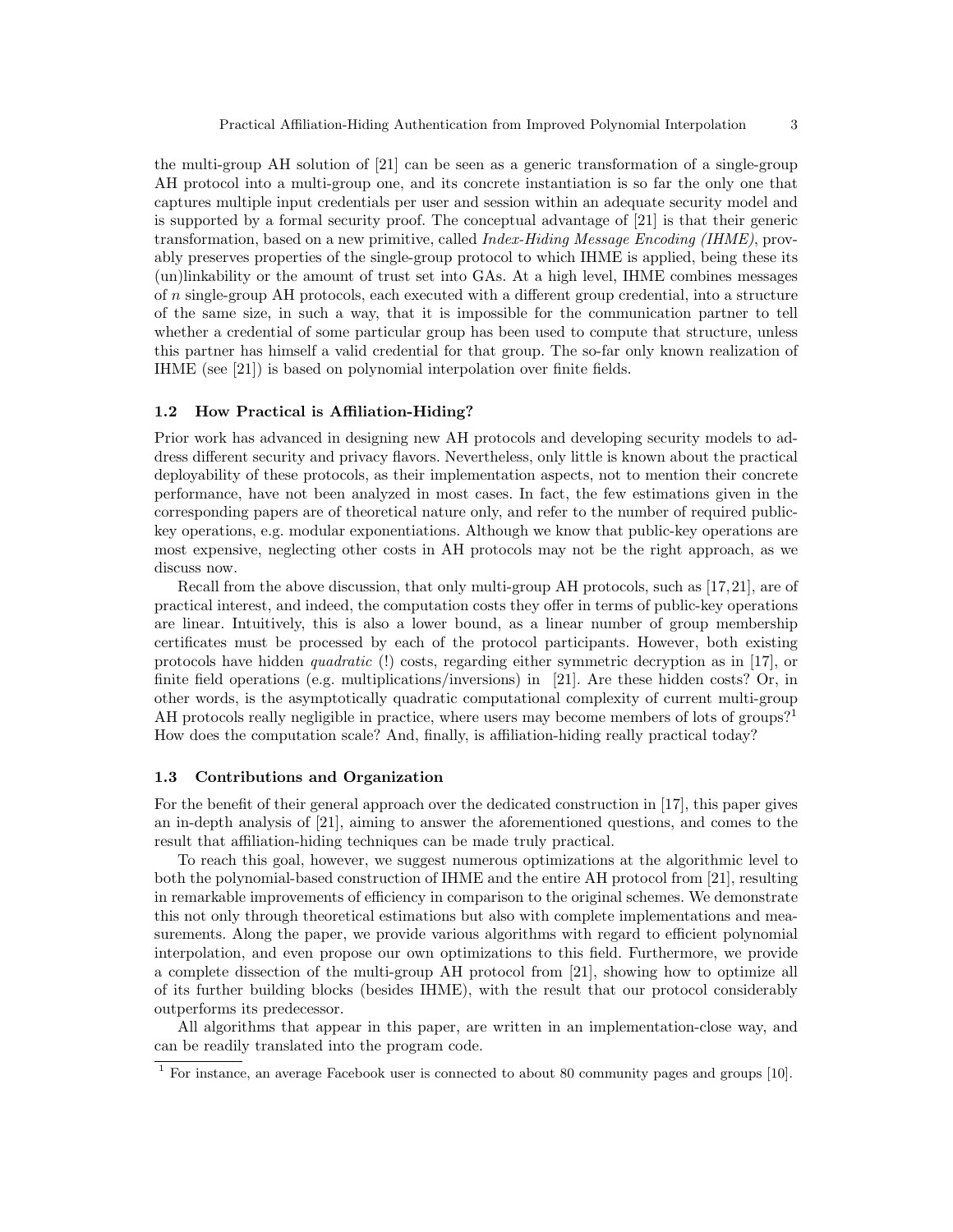Organization We start, in Section 2, by giving a basic overview over both IHME and the AH protocol from [21]. In Section 3 we focus on IHME and show how to realize it in practice: We show that some well-known interpolation algorithms do not serve for IHME implementations, and that although some less known algorithms can be used, they are not as efficient as those we introduce. In Sections 3.5 and 3.8 we further give concrete implementation results and analyze the performance of IHME according to various metrics. In Section 4 we focus on further building blocks and techniques that constitute (in addition to IHME) the entire AH protocol from [21]. Here, too, we use numerous tricks and present various optimization techniques with regard to different phases of the protocol, namely group setup, the registration of users to groups, and the actual multi-group handshake protocol. In Section 5 we give concrete implementation results and analyze the performance and scalability of the entire AH protocol.

We stress that our optimizations are performed at the algorithmic level and are of independent interest since e.g. polynomial interpolation over finite fields appears in many other cryptographic schemes whose practical deployment could also benefit from this work.

# 2 Initial Techniques: IHME and Multi-Group AH Protocols

In this section, we briefly recall the IHME technique and the multi-group AH scheme from [21], which serves as a starting point for our optimized construction.

#### 2.1 Index-Hiding Message Encoding (IHME)

IHME is an encoding technique recently introduced and constructed in [21]. It is specified for some sets of *indices*  $\mathcal I$  and *messages*  $\mathcal M$ , and consists of two algorithms iEncode and iDecode, such that  $\mathcal{S} \leftarrow \text{iEncode}(\mathcal{P})$  pools a set of input index/message pairs  $\mathcal{P} = \{(i_1, m_1), \ldots, (i_n, m_n)\} \subseteq \mathcal{I} \times \mathcal{M}$ into a single data structure S, whereas  $m \leftarrow \text{iDecode}(\mathcal{S}, i_j)$  recovers m from S for any  $1 \leq j \leq n$ , such that  $m = m<sub>i</sub>$ . The intrinsic security property of IHME is *index-hiding*. It ensures that an attacker, who learns  $S$  and might even know some of the indices and corresponding messages, cannot identify any other indices used to encode messages in  $S$ .

A multi-group AH protocol can be constructed from a single-group AH protocol in a generic way using IHME as follows: The first user, say  $U_1$ , computes the first messages  $m_j$  for each of her group memberships using the single-group protocol, then computes the IHME structure  $\mathcal S$ from these messages  $m_i$  using corresponding public group parameters as indices (or, alternatively, hashes of public group keys), and finally sends  $S$  to  $U_2$ , who can correctly decode and answer messages in those groups for which  $U_2$  also has group credentials. The IHME encoding is separately applied for each round of the original single-group protocol.

#### 2.2 Multi-Group Affiliation-Hiding Authentication Protocol

The concrete multi-group AH protocol from [21] works, highly simplified, as follows. We remark that a more detailed explanation of the protocol will be given step by step in our discussions regarding the optimization of the protocol in Section 4.

Each GA creates its own group by independently selecting the corresponding public group RSA parameters  $(n, e, g)$ , where n is the RSA modulus, e the public exponent, and g a generator of a large subgroup of  $\mathbb{Z}_n^{\times}$  (CreateGroup algorithm). The GA keeps the corresponding secret exponent d as a private key to itself. Membership credential cred of a user with pseudonym id in a group with public key  $(n, e, g)$  and secret key d is cred =  $H_n(\text{id})^d \mod n$ , i.e. the Full-Domain Hash RSA Signature on the pseudonym of the user, computed using an appropriate hash function  $H_n$ . This credential is granted to the user, typically over a secure channel, by the GA of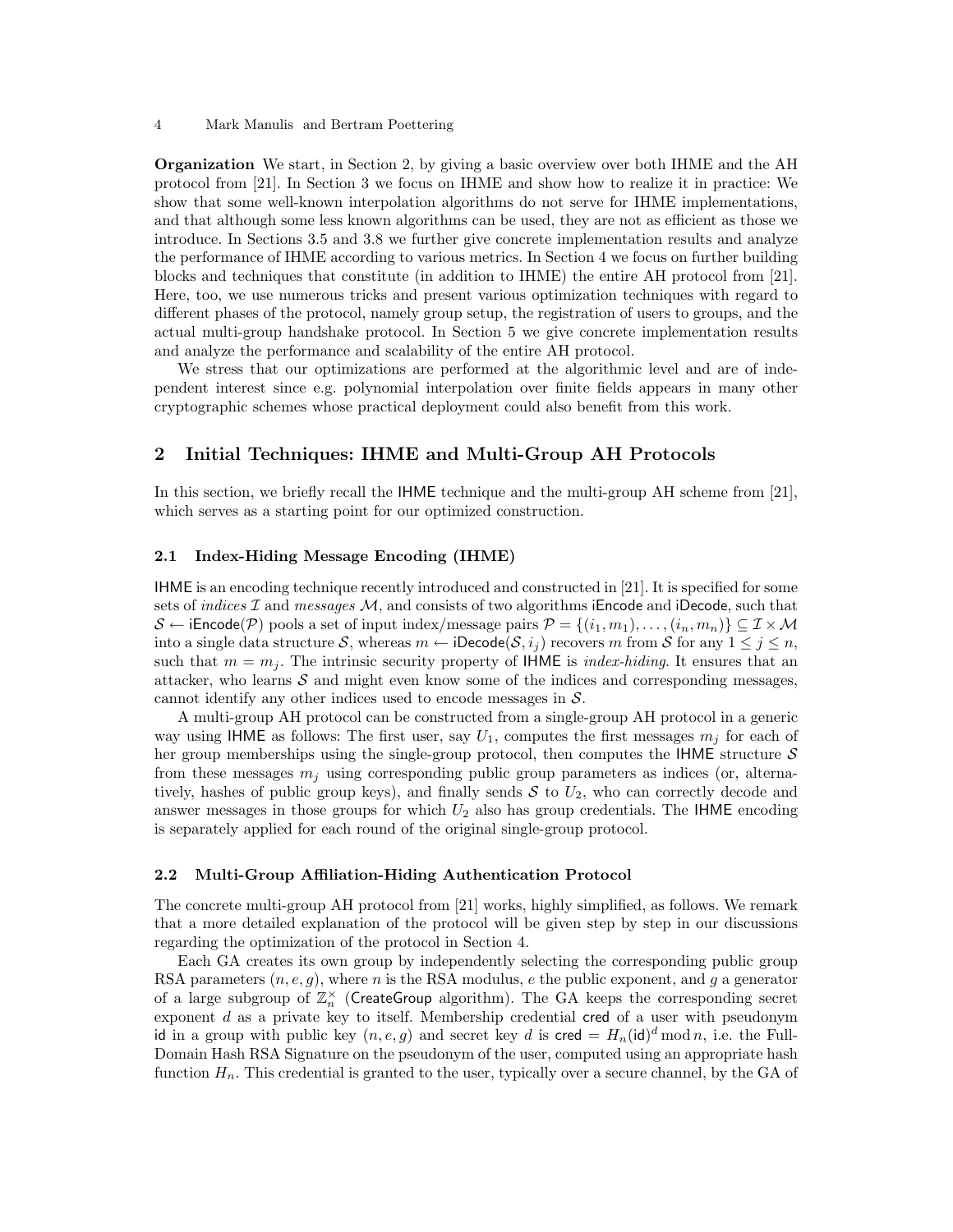that group during user registration (AddUser) phase. The actual multi-group affiliation-hiding handshake protocol (Handshake) takes two communication rounds. In the first round, users exchange, using the above IHME technique, values of the form  $\theta = (g^t \text{cred}) \mod n$ , for all groups they are member of, where t is some random exponent that will be also used for the computation of the session key in a fashion similar to the basic Diffie-Hellman approach, yet in subgroup  $\langle g \rangle \subseteq \mathbb{Z}_n^{\times}$ . In the second round of the protocol, participants exchange confirmation messages for this key. Through their verification users also learn the intersection of their affiliations (groups), and by using the established key they can continue communicating securely.

# 3 Optimized IHME from Improved Polynomial Interpolation

A possible instantiation of IHME, based on polynomial interpolation in finite fields, is proposed in [21]. In this section, we describe this construction in detail, give several optimized algorithms for its implementation, and compare them in respect to computational efficiency and memory consumption. Note that in [21] these implementational aspects were left unconsidered.

All algorithms presented below make computations in an arbitrary finite field  $\mathbb{F}$ . Efficient implementation of field arithmetic and element representation is a wide field of research and out of the scope of this paper; see Hankerson et al. [13, Chapter 2] for a comprehensive overview. Generally speaking, fields of small characteristic (e.g.  $\mathbb{F} = GF(2^k)$  for some k) offer speed advantages on SIMD machines and dedicated hardware, while modern PCs with 32/64 bit ALUs benefit from fields of large characteristic (e.g.  $\mathbb{F} = GF(p)$  for a large prime p).

In the analysis of the following algorithms, we measure computational performance by counting the number of expensive field operations, i.e. multiplications  $(c \leftarrow ab)$ , inversions  $(c \leftarrow a^{-1})$ , and divisions  $(c \leftarrow a/b)$ . As  $a/b = ab^{-1}$ , divisions can always be implemented at the cost of one inversion and one multiplication. However, often both operations can be conflated into a single operation of the cost of one inversion [13, Section 2.3.6]. In the following, we denote the time needed to perform a multiplication, an inversion, or a division, by  $M$ , I and D, respectively. In practice, it is reasonable to expect  $I \approx D \approx 60M$  (cf. [13, Section 5.1.5]).

#### 3.1 Polynomial-based IHME Construction

Let F denote an arbitrary finite field. After setting  $\mathcal{I} = \mathcal{M} = \mathbb{F}$ , an index-hiding message encoding scheme IHME = (iEncode, iDecode) with index space  $\mathcal I$  and message space  $\mathcal M$  is constructed by the following algorithms:

- $\mathsf{ifIncode}(\mathcal{P}) : \text{On input of } \mathcal{P} = \{(i_1, m_1), \ldots, (i_n, m_n)\} \subseteq \mathcal{I} \times \mathcal{M} = \mathbb{F}^2$ , the encoding is defined as the list  $S = (c_{n-1}, \ldots, c_0)$  of coefficients of the polynomial  $p(x) = \sum_{k=0}^{n-1} c_k x^k \in \mathbb{F}[x]$  that interpolates all points in  $P$ , i.e.  $p(i_j) = m_j$  for all  $(i_j, m_j) \in P$ . Note that this polynomial exists uniquely (cf. Theorem 1), i.e. the iEncode algorithm is deterministic.
- iDecode(S, i): On input of  $S = (c_{n-1}, \ldots, c_0)$  and index  $i \in \mathcal{I}$ , this algorithm outputs the evaluation  $m = p(i) = \sum_{k=0}^{n-1} c_k i^k$  of p at position i.

We note that efficient implementations of iEncode and iDecode are implied by efficient algorithms for polynomial interpolation and evaluation. Furthermore, we note that the index-hiding property of the above construction holds information-theoretically, as proven in [21].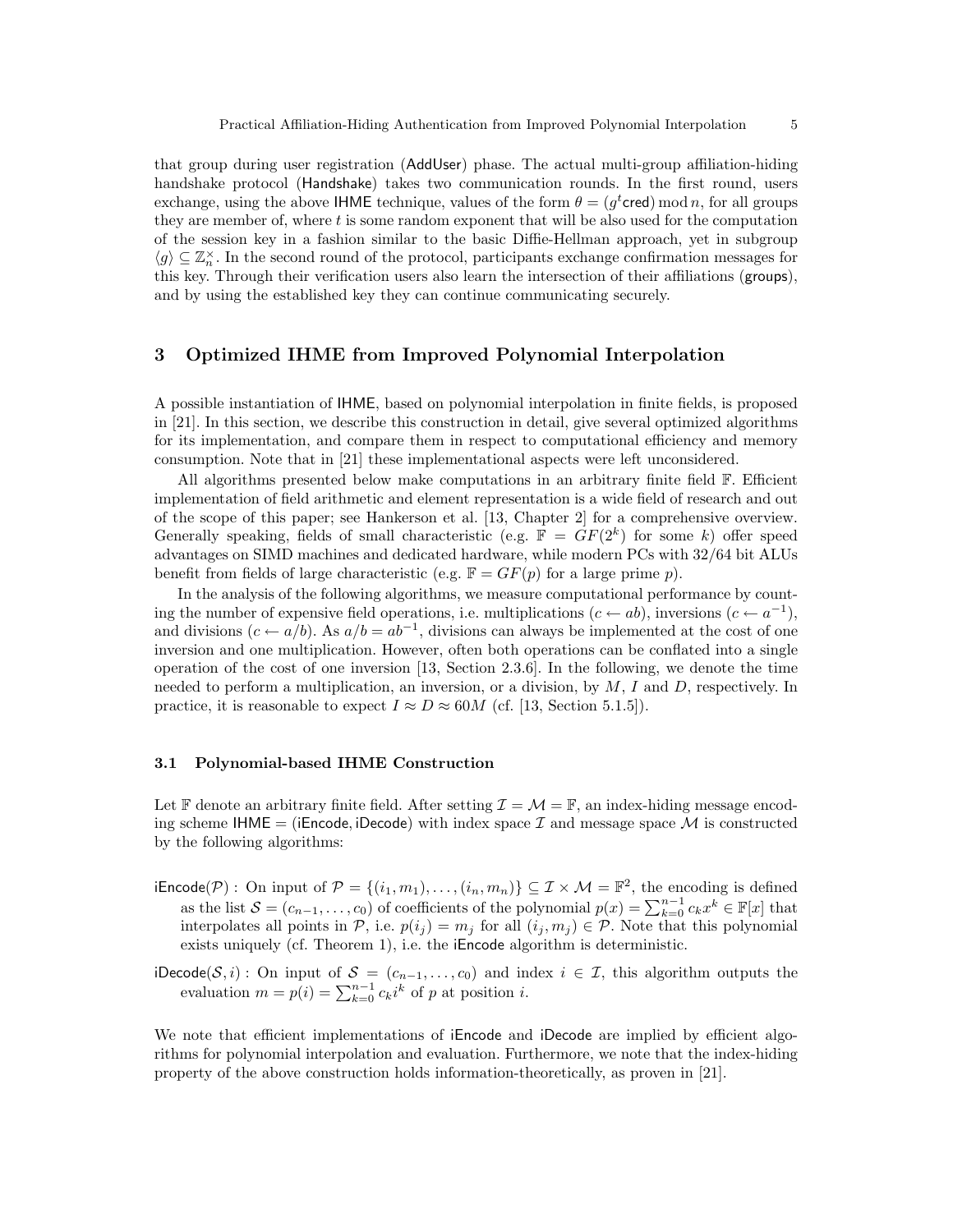# 3.2 Polynomial Interpolation<sup>2</sup>

The following well-known theorem [28] ensures existence and uniqueness of interpolation polynomials.

**Theorem 1 (Polynomial Interpolation).** In a field  $\mathbb{F}$ , let  $(x_1, y_1), \ldots, (x_n, y_n) \in \mathbb{F} \times \mathbb{F}$  be n pairs of elements satisfying  $i \neq j \Rightarrow x_i \neq x_j$ . Then there exists a polynomial  $p \in \mathbb{F}[x]$  of degree  $deg(p) < n$  that interpolates all points  $(x_i, y_i)$ , i.e.  $y_i = p(x_i)$  for all  $1 \le i \le n$ . Moreover, this polynomial exists uniquely.

For fixed  $n \in \mathbb{N}$ , the set  $\Pi^n$  consisting of all polynomials  $p \in \mathbb{F}[x]$  of degree  $\deg(p) \leq n$  naturally forms a vector space over F. Algorithms for polynomial interpolation [28] usually represent computed polynomials in  $\mathbb{I}^n$  by the coefficients of the corresponding linear combination of some basis elements of  $\mathbb{I}^n$ . While the monomial basis  $\{1, x, x^2, \ldots, x^n\}$  seems to be the most versatile one, popular interpolation algorithms do not refer to it, but instead compute coefficients in respect to specially crafted bases, that often depend on the specific problem instance. We stress that such algorithms might not serve for secure IHME implementations. For example, the bases of two well-known interpolation algorithms, namely Lagrange and Newton Interpolation, are directly dependent on deployed x-abscissas. This behavior contradicts the desired index-hiding property of IHME, as x-values (i.e. indices) would have to be included in IHME structures  $S$ .

**Lagrange Interpolation** In the terms of Theorem 1, a polynomial that interpolates  $(x_1, y_1), \ldots$  $(x_n, y_n)$  is given by

$$
p(x) = \sum_{k=1}^{n} \left( y_k \prod_{\substack{j=1 \ j \neq k}}^{n} \frac{x - x_j}{x_k - x_j} \right)
$$

.

Correctness of this approach can be seen as follows: For a fixed  $k$ , function

$$
L_k(x) = \prod_{j=1, j \neq k}^{n} \frac{x - x_j}{x_k - x_j}
$$

is a polynomial of degree  $n-1$  which evaluates to 1 at position  $x_k$ , and evaluates to 0 at positions  $x_l$  for all  $1 \leq l \leq n, l \neq k$ . It follows that  $p(x) = \sum_{k=1}^n y_k L_k(x) \in \Pi^{n-1}$  interpolates  $(x_1, y_1), \ldots, (x_n, y_n).$ 

Relating this to the said above, Lagrange's method for polynomial interpolation does not look for coefficients of a linear combination of fixed basis elements of  $\Pi^{n-1}$ , but rather outputs vectors  $L_1, \ldots, L_n$  in  $\mathbb{H}^{n-1}$  such that p is their 'trivial' linear combination with coefficients  $y_i$ .

In practice, Lagrange's method is rarely used for polynomial interpolation for being awkward and inefficient. Its importance is more on the theoretical side, e.g. for proving 'existence' in Theorem 1.

Newton Interpolation A far more efficient (and popular) way to perform polynomial interpolation in the context of scientific computing is due to Newton. We refer to [28, Section 4.2] for a detailed exposition, but stress that this method outputs coefficients  $a_k$  in respect to Newton

We clarify that by 'polynomial interpolation' we comprehend the determination of a set of coefficients that fully describe the sought for polynomial. In the literature, however, often the evaluation of this polynomial at given points is subsumed under the same term, possibly without explicit computation of the coefficients.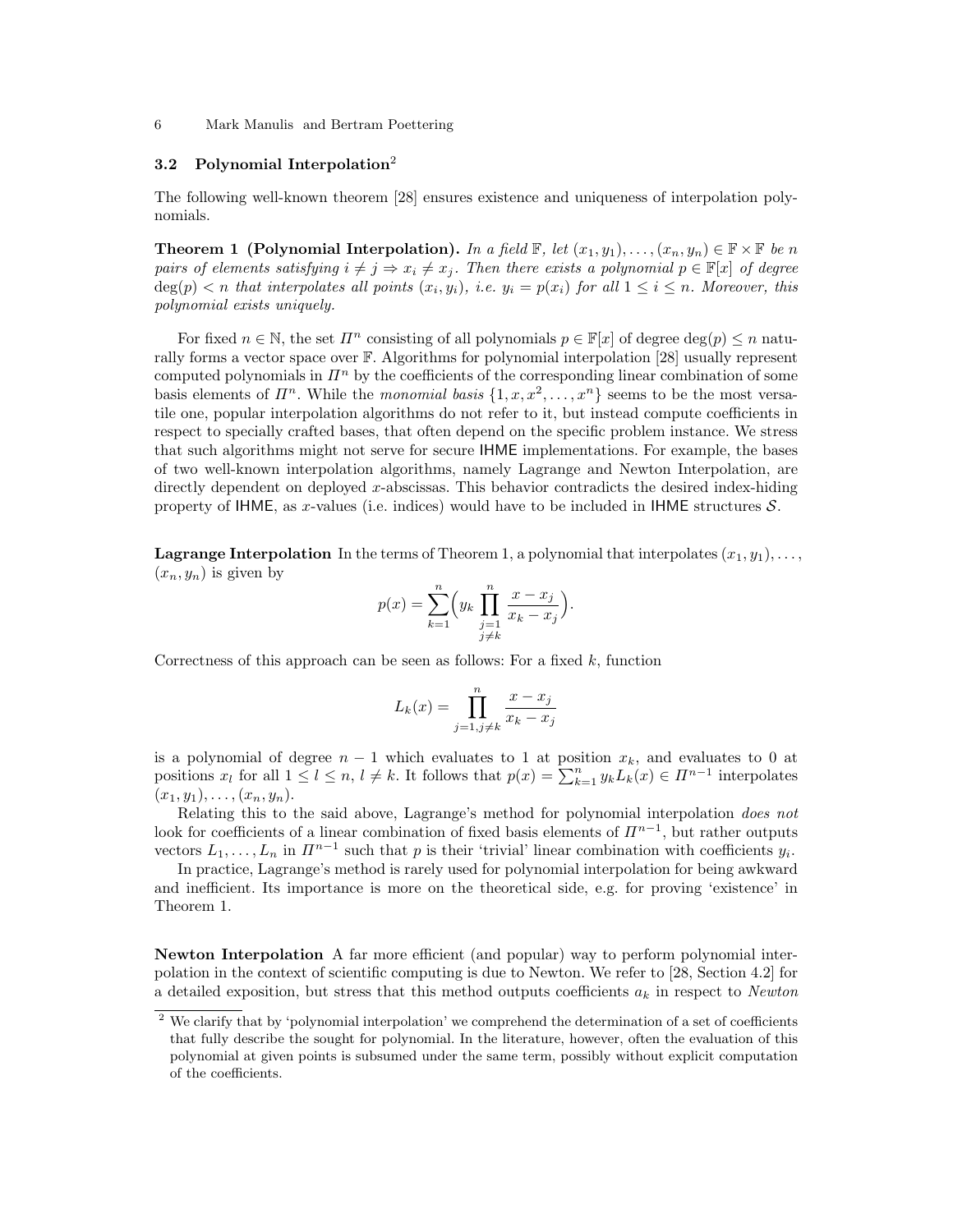$$
N_k(x) = \prod_{j=1}^{k-1} (x - x_j).
$$

Corresponding coefficients  $a_k = [y_1, \ldots, y_k]$  can be efficiently computed via *divided differ*ences [28], to obtain the interpolating polynomial as  $p(x) = \sum_{k=1}^{n} a_k N_k(x)$ .

#### 3.3 Interpolation without Precomputation

An algorithm for polynomial interpolation that outputs coefficients in respect to monomial basis  $\{1, x, x^2, \ldots, x^n\}$  of  $\mathbb{I}^n$  is due to Björck and Pereyra [4], and portrayed below as Algorithm 1. It has (quadratic) running time

$$
\frac{n(n-1)}{2}(D+M)
$$

and, as most of the algorithms proposed in this section, needs no extra storage, as all calculations can be implemented 'in place'.

Algorithm 1 Polynomial Interpolation

```
Input: Pairs (x_1, y_1), \ldots, (x_n, y_n) \in \mathbb{F} \times \mathbb{F} with i \neq j \Rightarrow x_i \neq x_jOutput: Coefficients c_0, \ldots, c_{n-1} \in \mathbb{F} such that y_i = \sum_{k=0}^{n-1} c_k(x_i)^k \; \forall i(c_0, \ldots, c_{n-1}) \leftarrow (y_1, \ldots, y_n)for k = 0 to n - 2 do
      for j = n - 1 downto k + 1 do
         c_j \leftarrow (c_j - c_{j-1})/(x_{j+1} - x_{j-k})end for
   end for
   for k = n - 2 downto 0 do
      for j = k to n - 2 do
         c_j \leftarrow c_j - x_{k+1}c_{j+1}end for
   end for
```
Algorithm 1 already solves the problem of polynomial interpolation in reasonable time. However, we can further improve computational efficiency by reducing the number of divisions from  $O(n^2)$  to 1, while at the same time moderately increasing the number of multiplications.

The trick is to represent intermediate variables  $c$  not as field elements, but as  $fractions$ 

$$
c/d \hat{=} (c, d) \in \mathbb{F} \times \mathbb{F}^{\times},
$$

where we identify fraction  $(c, 1)$  with field element c.

Two fractions  $(c, d), (c', d') \in \mathbb{F} \times \mathbb{F}^\times$  are considered equivalent (or equal) if  $cd' = c'd$ . Fractions are normalized to equivalent field elements by the *reduction mapping*  $(c, d) \mapsto cd^{-1}$ . If  $n$  of these reductions are to be computed in batch, the required  $n$  divisions can be conflated into a single inversion, at the cost of some additional multiplications (see Algorithm 8 in Appendix B, or Cohen [8, Algorithm 10.3.4] and Montgomery [25]).

The benefit achieved by the redundancy introduced by the 'computing with fractions' technique is that most divisions can be replaced by multiplications, as the example  $(c, d)/(c', d') =$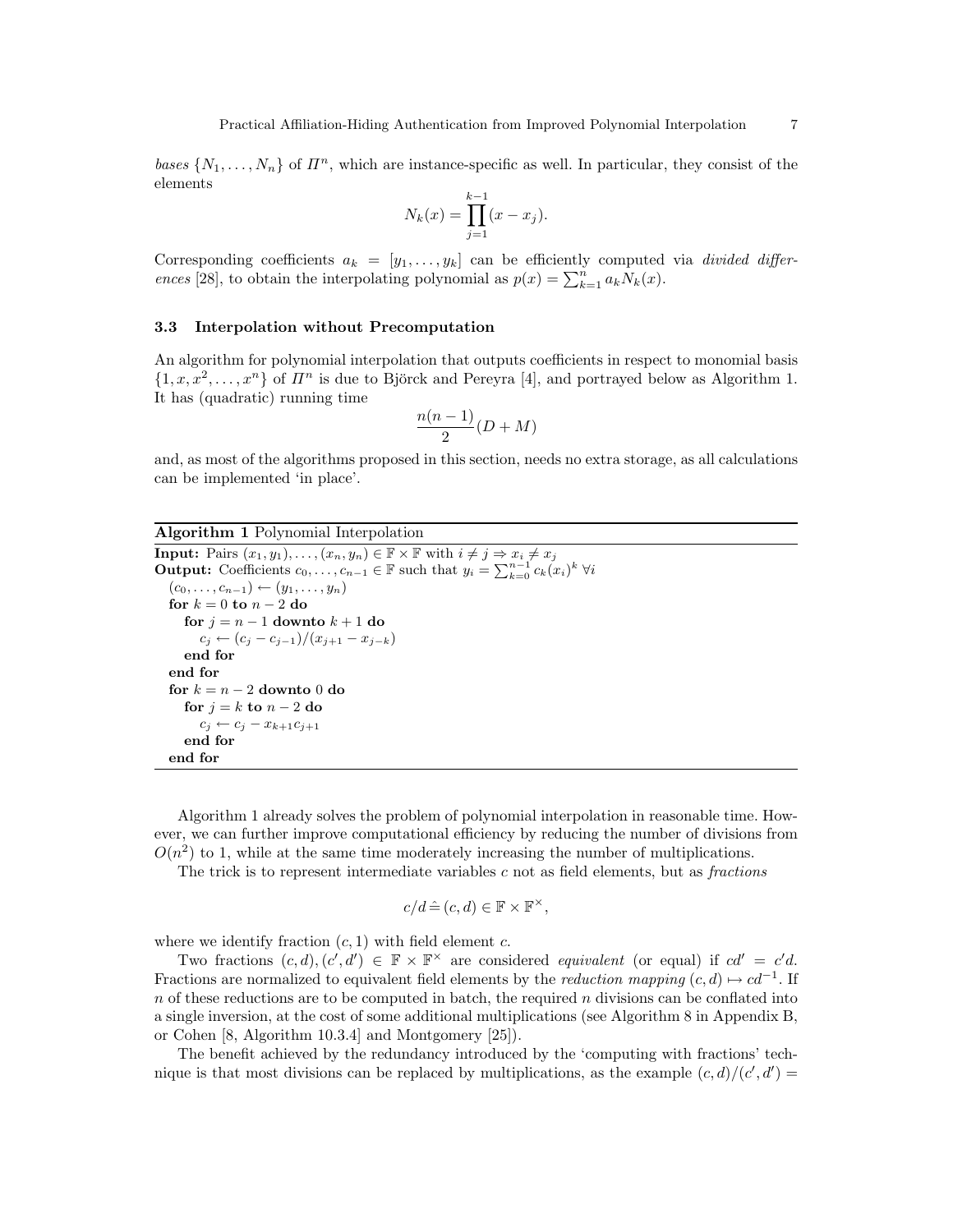$(cd', dc')$  illustrates. This technique, applied to Algorithm 1, results in Algorithm 2, which has computational performance

$$
\Big(\frac{5n(n-1)}{2}+1\Big)M+1I.
$$

Its speed advantage over Algorithm 1 is obvious for  $D \gg M$ . We note that Algorithm 2 needs extra storage for  $n-1$  auxiliary variables  $d_1, \ldots, d_{n-1}$ .

Algorithm 2 Interpolation with Deferred Inversion

```
Input: Pairs (x_1, y_1), \ldots, (x_n, y_n) \in \mathbb{F} \times \mathbb{F} with i \neq j \Rightarrow x_i \neq x_jOutput: Coefficients c_0, \ldots, c_{n-1} \in \mathbb{F} such that y_i = \sum_{k=0}^{n-1} c_k(x_i)^k \; \forall i(c_0, \ldots, c_{n-1}) \leftarrow (y_1, \ldots, y_n)for j = n - 1 downto 1 do
      c_j \leftarrow c_j - c_{j-1}d_j \leftarrow x_{j+1} - x_jend for
   for k = 1 to n - 2 do
      for j = n - 1 downto k + 1 do
          c_j \leftarrow c_j d_{j-1} - c_{j-1} d_jd_j \leftarrow d_j d_{j-1}(x_{j+1} - x_{j-k})end for
   end for
   c_j \leftarrow c_j d_j^{-1}(see note on batched reduction)
   for k = n - 2 downto 0 do
      for j = k to n - 2 do
          c_i \leftarrow c_i - x_{k+1}c_{i+1}end for
   end for
```
#### 3.4 Interpolation with Precomputation

In some occasions polynomial interpolations have to be computed many times in succession, with fixed inputs  $x_i$  but variable inputs  $y_i$ . These cases are susceptive for improvements in efficiency by splitting calculations into a precomputation phase (on input the  $x_i$ ), and a computation phase (on input the  $y_i$ , plus some precomputed state). The overall costs of polynomial interpolation are then determined by the costs of the second step, which might be more efficient than a regular interpolation (Algorithm 1 and 2).

Observe that for the coefficients  $c_k$  of a polynomial  $p(x) = \sum_{k=0}^{n-1} c_k x^k \in \mathbb{F}[x]$  that passes through a set of points  $\{(x_1, y_1), \ldots, (x_n, y_n)\}\)$  the following system of equations holds:

$$
\begin{pmatrix}\n1 & x_1 & x_1^2 & \cdots & x_1^{n-1} \\
\vdots & & & \vdots \\
1 & x_n & x_n^2 & \cdots & x_n^{n-1}\n\end{pmatrix}\n\begin{pmatrix}\nc_0 \\
\vdots \\
c_{n-1}\n\end{pmatrix} =\n\begin{pmatrix}\ny_1 \\
\vdots \\
y_n\n\end{pmatrix}
$$
\n(1)

The  $(n \times n)$ -matrix  $V = V(x_1, \ldots, x_n)$  on the left is called *Vandermonde matrix* [28]. It is known from Numerical Analysis that V is invertible iff  $i \neq j \Rightarrow x_i \neq x_j$ . After computing  $V^{-1}$ in a precomputation step, one can solve (1) for  $c_0, \ldots, c_{n-1}$  by calculating  $(c_0, \ldots, c_{n-1})^T$  $V^{-1}(y_1,\ldots,y_n)^T$ , essentially performing a matrix/vector multiplication with  $n^2M$  costs (cf. Algorithm 3). Explicit formulae for  $V^{-1}$  are developed in [9] and included as Algorithm 7 in Appendix A.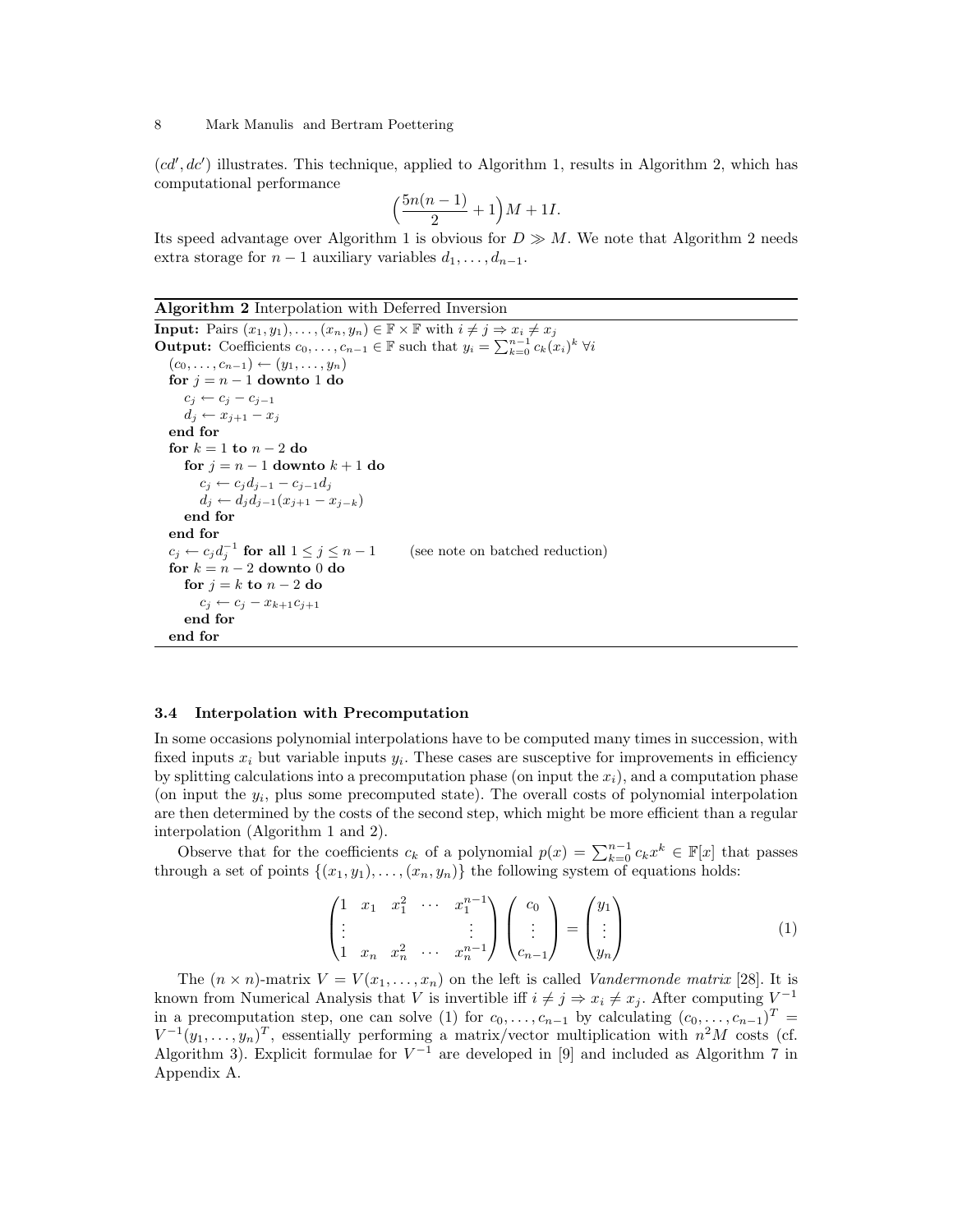Practical Affiliation-Hiding Authentication from Improved Polynomial Interpolation 9

Algorithm 3 Interpolation after Precomputation

**Input:** Matrix  $V^{-1} = (m_{1,1}, \ldots, m_{n,n}) \in \mathbb{F}^{n \times n}$  as output by Algorithm 7, elements  $y_1, \ldots, y_n \in \mathbb{F}$ **Output:** Coefficients  $c_0, \ldots, c_{n-1} \in \mathbb{F}$  such that  $y_i = \sum_{k=0}^{n-1} c_k(x_i)^k \; \forall i$ for  $i = 1$  to n do  $c_{i-1} \leftarrow 0$ for  $j = 1$  to  $n$  do  $c_{i-1} \leftarrow c_{i-1} + m_{i,j} y_j$ end for end for

#### 3.5 Performance Comparison of Interpolation Algorithms

In Figure 1, we compare presented Algorithms 1, 2 and 3 in efficiency. It becomes obvious that Algorithm 1 from [4] is actually not competitive with our optimized variant (Algorithm 2), and that precomputations can, moreover, roughly halve running time. Time consumption, on the right axis, is estimated by assuming  $M = 0.44\mu s$ , as measured in our test implementation (see also notes in Figure 4).



Fig. 1. Efficiency comparison of interpolation algorithms 1, 2 and 3. The axis on the left reflects the number of executed field multiplications (we assume  $D = I = 60M$ ), the axis on the right indicates time consumption for a finite field  ${\mathbb F}$  of about  $2^{80}$  elements.

### 3.6 Polynomial Evaluation

For a given set  $c_0, \ldots, c_{n-1} \in \mathbb{F}$  of coefficients, the naïve way of evaluating polynomial  $p(x) =$  $\sum_{k=0}^{n-1} c_k x^k \in \mathbb{F}[x]$  at a given point  $x \in \mathbb{F}$  would have  $O(n^2)$  performance. Deployment of Horner's Scheme (Algorithm 4), however, reduces the running time to  $(n-1)M$ .

#### 3.7 Interleaved IHME

In Sections 3.3, 3.4 and 3.6 we have seen implementations of IHME's iEncode and iDecode routines of performance  $O(n^2)$  and  $O(n)$ , respectively. However, their running time was measured with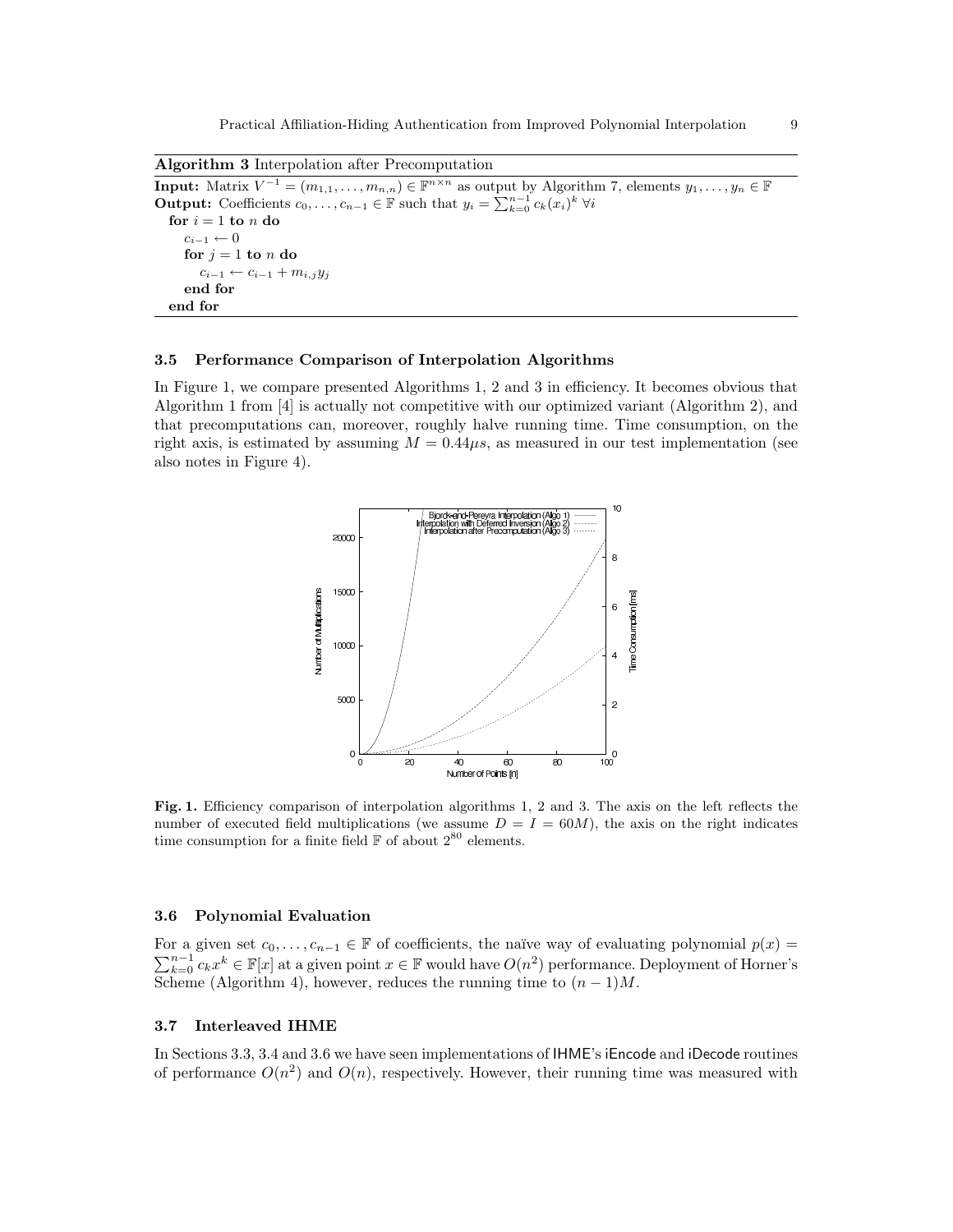Algorithm 4 Polynomial Evaluation

**Input:** Coefficients  $c_0, \ldots, c_{n-1} \in \mathbb{F}$  and  $x \in \mathbb{F}$ **Output:** Element  $y \in \mathbb{F}$  with  $y = \sum_{k=0}^{n-1} c_k x^k$  $y \leftarrow c_{n-1}$ for  $k = n - 2$  downto 0 do  $y \leftarrow c_k + xy$ end for

regards to a fixed finite field  $\mathbb{F}$ . In practice [21], these fields may become rather large, e.g.  $|\mathbb{F}| \geq 2^{1024}$ , and IHME will perform accordingly slow (although still in  $O(n^2)$ ). In this section, we present an *interleaving technique* which allows to further speedup IHME. Note that the algorithms remain in  $O(n^2)$ , it is rather the constant that is considerably reduced.

Consider, for instance, an IHME setting with  $\mathbb{F} = GF(2^{1024})$  and  $\mathcal{M} = \mathcal{I} = \mathbb{F} \cong \{0,1\}^{1024}$ . Instead of encoding messages  $m_1, m_2, \ldots \in \mathcal{M}$  over this field, one could split all messages  $m_i$ into, say, 8 chunks  $m_{i,1}, \ldots, m_{i,8}$ , each of length  $1024/8 = 128$ . Now, using IHME over field  $\mathbb{F}' = GF(2^{128})$ , all  $m_{i,1}$  can be IHME-encoded into a structure  $S_1$ , all  $m_{i,2}$  can be independently encoded into a structure  $S_2$ , and so on. The overall encoding is then  $S = (S_1, \ldots, S_8)$ . The gain in efficiency is caused by the trade of superlinear costs of finite field arithmetics for linear costs of IHME interleaving. We formalize the ideas of this paragraph as follows.

**v-fold IHME** For an arbitrary finite field  $\mathbb{F}$  and  $\nu \in \mathbb{N}$ , after setting  $\mathcal{I} = \mathbb{F}$  and  $\mathcal{M} = \mathbb{F}^{\nu}$ , an index-hiding message encoding scheme  $HME = (iEncode, iDecode)$  with index space  $\mathcal I$  and message space M is constructed from standard  $HME' = (iEncode', iDecode')$  over F as follows (cf. Section 3.1):

 $i\text{Encode}(\mathcal{P})$ : On input of  $\mathcal{P} = \{(i_1, (m_{1,1}, \ldots, m_{1,\nu})), \ldots, (i_n, (m_{n,1}, \ldots, m_{n,\nu}))\} \subseteq \mathcal{I} \times \mathcal{M} =$  $\mathbb{F} \times \mathbb{F}^{\nu}$ , the encoding is defined as the list  $\mathcal{S} = (\mathcal{S}_1, \ldots, \mathcal{S}_{\nu})$  of IHME'-encodings

$$
\mathcal{S}_k = \mathsf{iEncode}'(\{(i_j, m_{j,k})\}_{1 \leq j \leq n}), \text{ for } 1 \leq k \leq \nu.
$$

iDecode(S, i): On input of  $S = (S_1, \ldots, S_{\nu})$  and index  $i \in \mathcal{I}$ , this algorithm outputs  $m =$  $(m_1, \ldots, m_{\nu})$  where

$$
m_k = \text{iDecode}'(\mathcal{S}_k, i), \text{ for } 1 \leq k \leq \nu.
$$

In the following sections, by  $i\text{Encode}(\mathcal{P}, \Pi, \nu)$ , for prime  $\Pi$  and natural number  $\nu$ , we denote an IHME-encoding with index space  $\mathcal{I} = [0, \Pi - 1]$  and message space  $\mathcal{M} = [0, \Pi^{\nu} - 1]$ , i.e.  $\mathcal{P} \subseteq \mathcal{I} \times \mathcal{M}$ . Such an IHME-scheme is constructed by exploiting the existence of finite field  $\mathbb{F} = GF(\Pi)$  and the natural and efficient bijections  $[0, \Pi - 1] \to \mathbb{F}$  and  $[0, \Pi^{\nu} - 1] \to \mathbb{F}^{\nu}$  (e.g., for the latter, the representation to basis  $\Pi$ , i.e.  $a \mapsto (a_0, \ldots, a_{\nu-1})$  where  $a = \sum_{k=0}^{\nu-1} a_k \Pi^k$ . Analogously, by iDecode( $\mathcal{S}, \Pi, \nu, i$ ) we denote the corresponding IHME-decoding at index  $i \in \mathcal{I}$ .

#### 3.8 Performance Gain with Interleaved IHME

The gain in efficiency over Standard IHME, achieved by deployment of  $\nu$ -fold IHME, is illustrated in Figure 2. We use 1104 bit fields in the test case because fields of this size naturally emerge in the setting of affiliation-hiding protocols (cf. Sections 2.2 and 4). We observe that  $\nu$ -fold IHME outperforms standard IHME by about 30%, for both underlying Algorithms 2 and 3.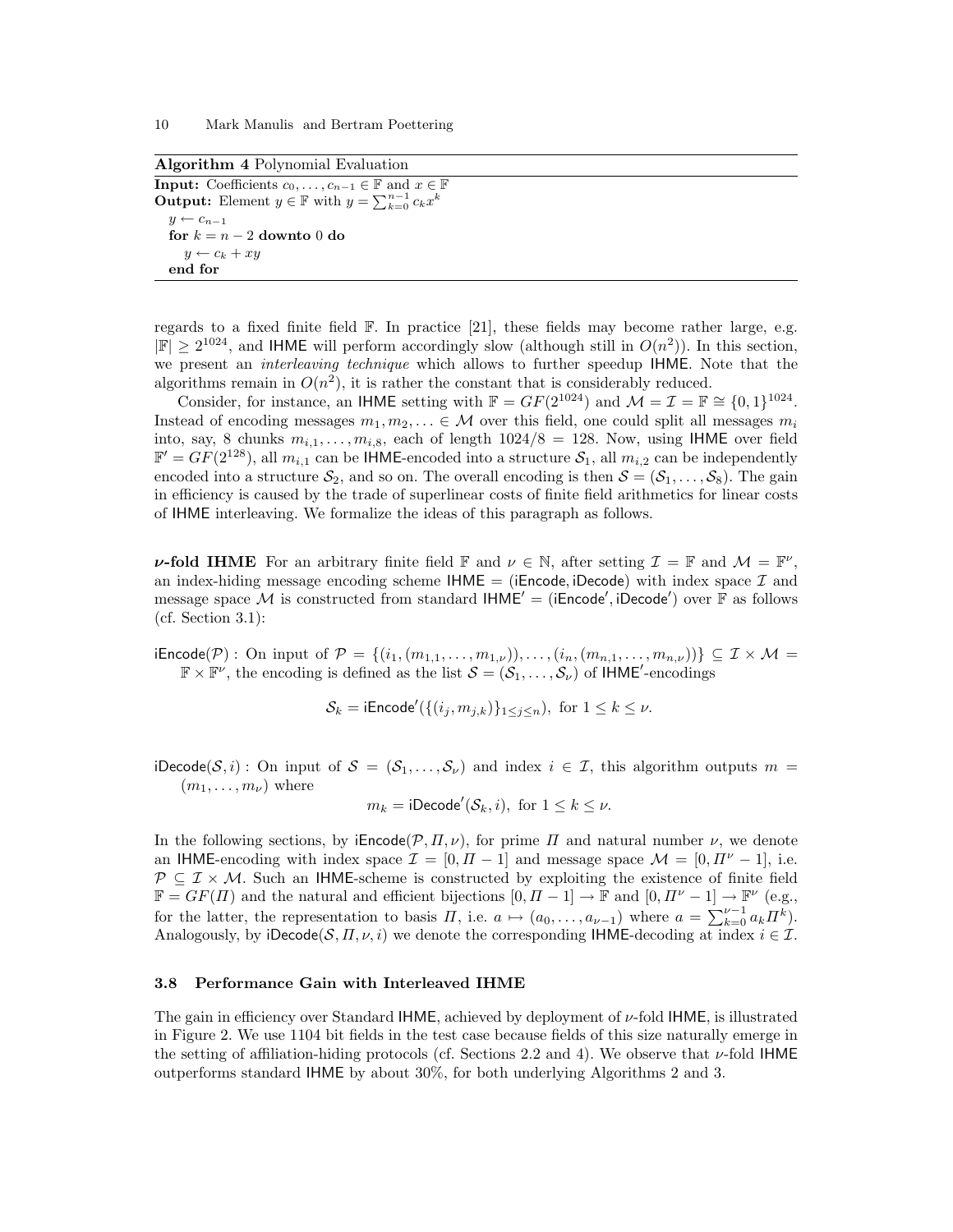

Fig. 2. Efficiency comparison of Standard IHME (Section 3.1) and ν-fold IHME (Section 3.7). Precisely, we compare Standard IHME over a 1104 bit field with (the more or less equivalent) 14-fold IHME over a 80 bit field (note that  $80 \cdot 14 = 1120$ ), both without and with precomputations (Algorithms 2 and 3, respectively). The offset on the y-axis for interpolations without precomputation is due to the (relatively high) cost of the inversion in Algorithm 2.

# 4 Optimized Multi-Group Affiliation-Hiding Authentication Protocol

Our further optimizations towards truly practical affiliation-hiding authentication concern the different phases of the multi-group AH protocol from [21]. Along the description of its three main phases, namely the initialization of groups, registration of users, and executions of groupdiscovering handshakes, we introduce modifications that achieve substantial efficiency improvements, considering both computational performance and bandwidth consumption.

In all algorithms and protocols, by  $\kappa$  and  $\kappa'$  we denote security parameters of symmetric and asymmetric building blocks, respectively. Reasonable choices for  $\kappa, \kappa'$ , hash functions and other building blocks will be proposed in Section 5.

#### 4.1 Group Initialization Phase

The CreateGroup algorithm is run once per group authority and, hence, computational efficiency is not too important for its implementation. Instead, we decided to improve on storage size of group parameters. Recall that public parameters in [21] are triples  $(n, e, g)$ , where n is a safe RSA modulus,  $e$  is an RSA exponent suitable for modulus  $n$ , and  $g$  is a generator of a maximum order subgroup of  $\mathbb{Z}_n^{\times}$  such that  $-1 \notin \langle g \rangle$ . Our improved algorithm, shown as Algorithm 5, outputs RSA moduli n that are crafted in such a way that  $g = 2$  and  $e = 3$  are valid group generators and RSA exponents, respectively. As consequence, it suffices to store just modulus  $n$ as public group key.

In addition, in Section 4.3, we will see that choosing  $g = 2$  offers an attractive opportunity of implementing the exponentiations in the Handshake protocol very efficiently.

We start by giving some fundamental number-theoretical definitions and relations. We refer to [24] for a more detailed exposition. A *safe prime* p is a prime number such that  $p = 2p' + 1$ ,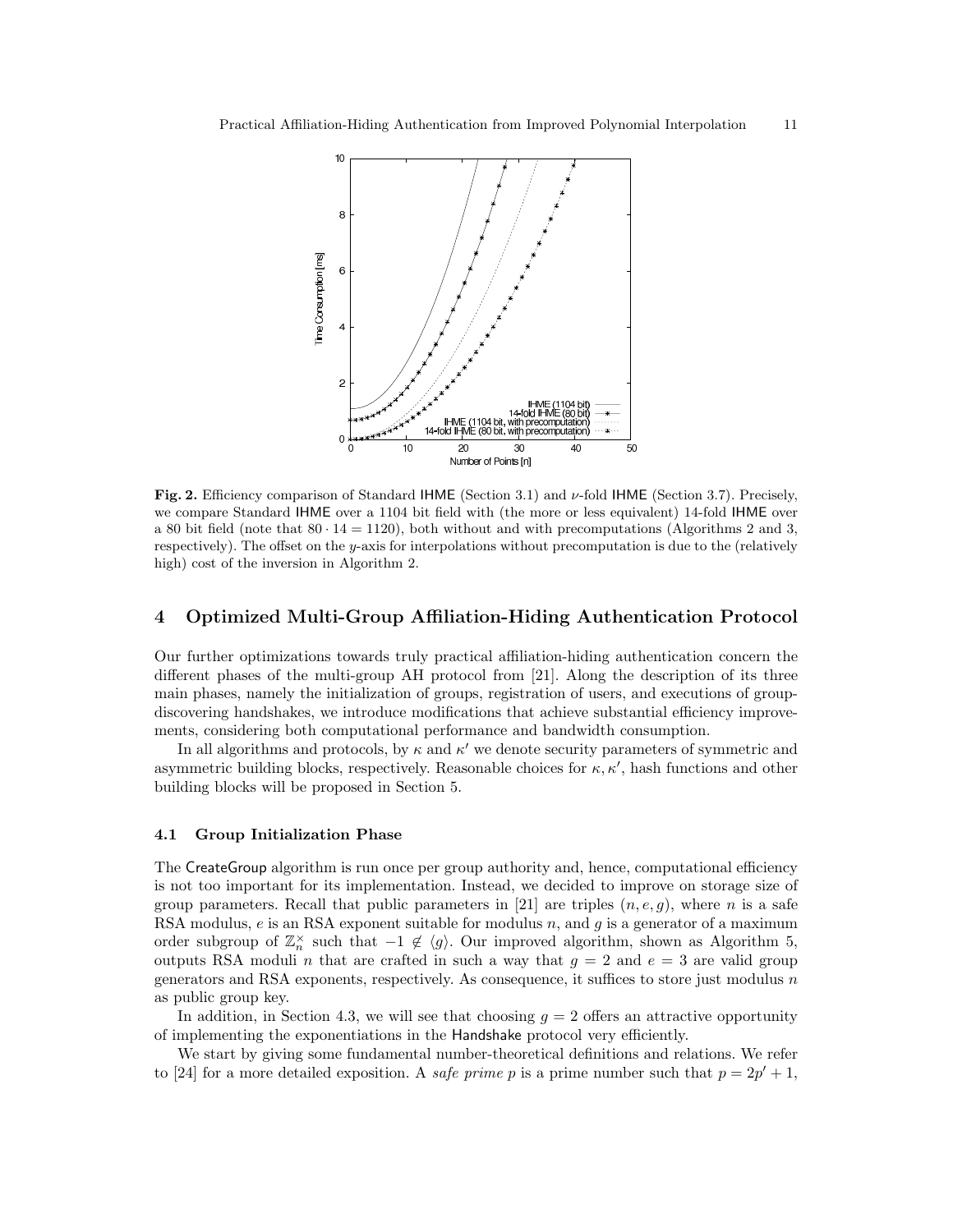where p' is prime as well. For a safe prime p, the multiplicative group  $\mathbb{Z}_p^{\times}$  has order  $2p'$ , and each of its subgroups has order 1, 2,  $p'$  or  $2p'$  (by Lagrange's theorem).

The subgroup of order  $p'$  consists exactly of all squares in  $\mathbb{Z}_p^{\times}$ , it is hence called the subgroup of quadratic residues mod p,  $QR(p)$  for short. Note that  $QR(p)$  is generated by each square in  $\mathbb{Z}_p^{\times}$ , except by 1. The Legendre symbol  $\left(\frac{1}{p}\right) : \mathbb{Z}_p^{\times} \to \{-1,1\}$  is defined by  $\left(\frac{a}{p}\right) = 1 : \Leftrightarrow a \in QR(p)$ .

The Chinese Remainder Theorem (CRT) states that  $\mathbb{Z}_{pq} \cong \mathbb{Z}_p \times \mathbb{Z}_q$  for all (safe) primes p, q, implying also  $\mathbb{Z}_{pq}^{\times} \cong \mathbb{Z}_p^{\times} \times \mathbb{Z}_q^{\times}$ . The corresponding isomorphism is given by  $a_n \mapsto (a_n \mod p, a_n)$  $a_n \mod q$ , and its inverse by  $(a_p, a_q) \mapsto a_p + ph$  for  $h = (a_q - a_p)/p \pmod{q}$ .

For all  $m \in \mathbb{N}$ , *Carmichael function*  $\lambda(m)$  indicates the order of the largest cyclic subgroup in  $\mathbb{Z}_m^{\times}$ . For primes p we have  $\lambda(p) = p - 1$ , for RSA moduli  $n = pq$  it holds that  $\lambda(n) =$ lcm(p − 1, q − 1). In particular, for safe RSA moduli, i.e. moduli  $n = pq$  with safe primes  $p = 2p' + 1, q = 2q' + 1$ , we have  $\lambda(n) = 2p'q'$ .

**Lemma 1.** Let  $p = 2p' + 1$  be a safe prime. Then  $p = 11 \pmod{12}$ .

*Proof.* As p' is a prime number we have  $p' \in \{1,5\}$  (mod 6). Case  $p' = 1 \pmod{6}$  leads to  $p = 2p' + 1 = 3 \pmod{12}$ , a contradiction. Hence  $p' = 5 \pmod{6}$  and  $p = 11 \pmod{12}$ .

**Lemma 2.** Let  $n = pq$  for safe primes  $p = 2p' + 1, q = 2q' + 1$  with  $p = 3 \pmod{8}$  and  $q = 7 \pmod{8}$ . Then  $q = 2$  generates a subgroup of  $\mathbb{Z}_n^{\times}$  of maximal order. In addition, we have  $-1 \notin \langle g \rangle$ .

*Proof.* It is known [24] that  $\left(\frac{2}{p}\right) = -1$  and  $\left(\frac{2}{q}\right) = 1$ . Hence  $g \in \mathbb{Z}_n$ , considered as element  $g \in \mathbb{Z}_p$ , generates  $\langle g \rangle_p = \mathbb{Z}_p^{\times}$ , while  $g \in \mathbb{Z}_q$  generates  $\langle g \rangle_q = QR(q)$ . By applying CRT, we see  $\langle g \rangle_n \cong \langle g \rangle_p \times \langle g \rangle_q$  and that the order of  $g \in \mathbb{Z}_n$  is lcm $(2p', q') = 2p'q' = \lambda(n)$ . In addition, as  $q = 3 \pmod{4}$ , we have  $\left(\frac{-1}{q}\right) = -1$ , i.e.  $-1 \notin QR(q) = \langle g \rangle_q$ , and hence  $-1 \notin \langle g \rangle_n$ .

Algorithm 5 outputs safe RSA moduli n and private keys d such that  $g = 2$  is a generator of a maximum order subgroup of  $\mathbb{Z}_n^{\times}$  with  $-1 \notin \langle g \rangle$ , and d and  $e = 3$  are valid RSA signing and verification keys, respectively, i.e.  $ed = 1 \pmod{\lambda(n)}$ . Factor  $p = 2p' + 1$  of  $n = pq$  is chosen such that  $p = 11 \pmod{12}$  and  $p = 3 \pmod{8}$ , and hence  $p = 11 \pmod{24}$ , while for  $q = 2q' + 1$ we require  $q = 11 \pmod{12}$  and  $q = 7 \pmod{8}$ , i.e.  $q = 23 \pmod{24}$  (compare to Lemmas 1) and 2). The search for safe primes for which these congruences hold is performed by the two while loops. The remaining part of the algorithm is straight forward<sup>3</sup>. Note that  $\lambda(n) = 2p'q'$ , and hence  $e = 3$  is always invertible mod  $\lambda(n)$ .

Further Improvements A speed improvement for Algorithm 5 is gained if the two primality tests in the condition of the first while loop are executed in an interleaved way. Fully establishing p's primality if small factors of  $(p-1)/2$  are easily detected is waste of computing power. Instead, a seek for small divisors in both p and  $(p-1)/2$  should be completed before starting any (expensive) Miller-Rabin exponentiation [24]. The analogue applies to the second while loop.

A further technique for improving computational efficiency of Algorithm 5 bases on ideas of Naccache<sup>4</sup>. In [26] he describes an algorithm for accelerated generation of safe primes: First,

<sup>&</sup>lt;sup>3</sup> By RandNum([a, b]) we denote the uniformly random choice of an integer x with  $a \leq x \leq b$ . By  $\mathsf{IsPrime}(x)$  we denote the application of a (probabilistic) primality test, e.g. the Miller-Rabin test, to integer x.

<sup>&</sup>lt;sup>4</sup> We point out that Naccache's original algorithm [26] is not optimal in the sense that it does not regard the result of Lemma 1: When seeking for prime candidates, instead of narrowing the focus on integers p with  $p = 11 \pmod{12}$ , his algorithm tries all p with  $p = 3 \pmod{4}$ . Hence, in two of three cases neither  $(p-1)/2$  nor  $2p+1$  can be prime.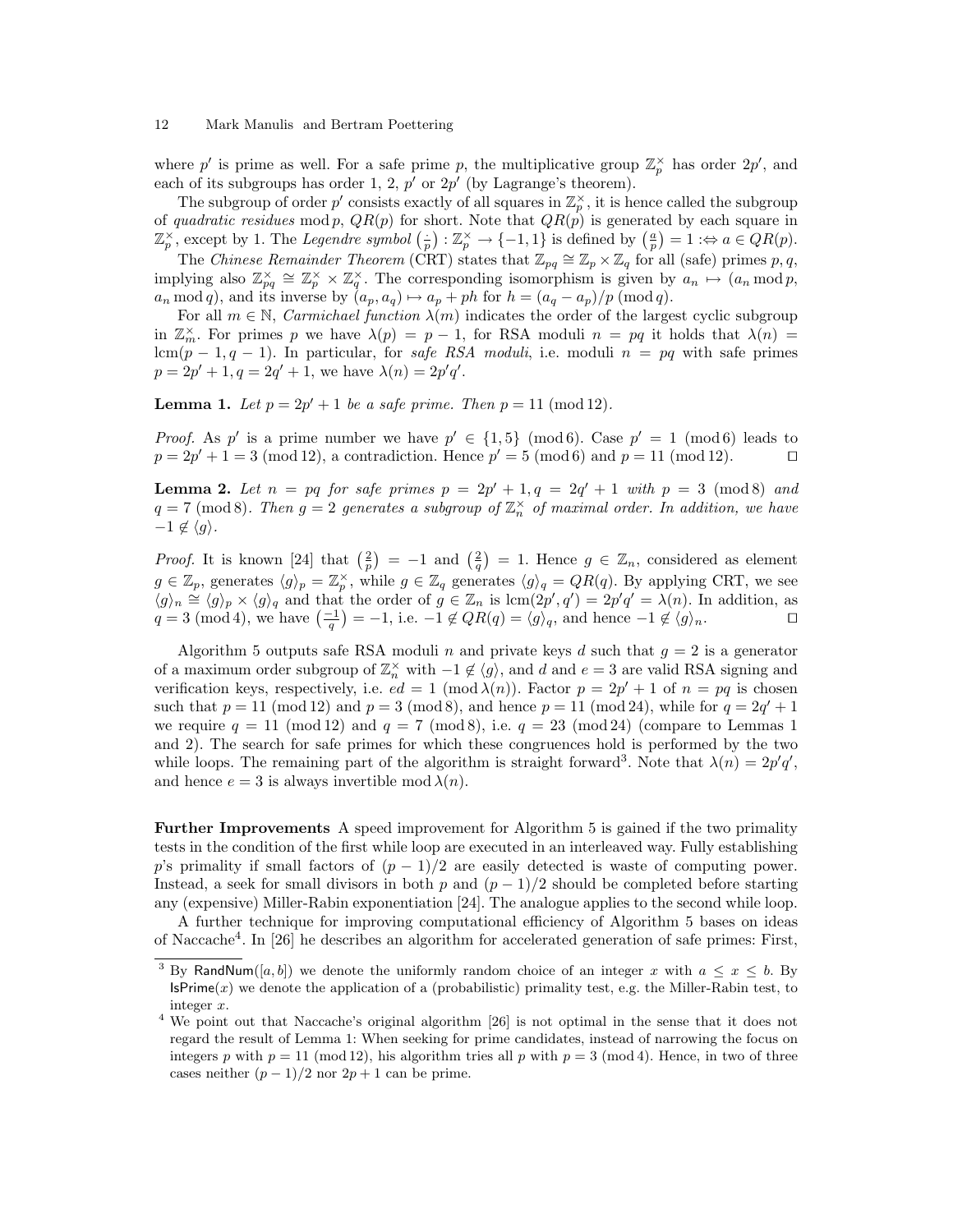Algorithm 5 Implementing CreateGroup

**Input:** Security parameter  $\kappa'$  (typically  $1024 \leq \kappa' \leq 2048$ ) **Output:** Public parameters  $(n, e, g)$  and private key d, where  $e = 3$  and  $g = 2$  $\ell \leftarrow \lfloor \kappa'/2 \rfloor$  $p \leftarrow 24 \cdot \lfloor {\sf RandNum}([2^{\ell-1}, 2^\ell-1])/24 \rfloor + 11$ while ¬IsPrime( $p$ )  $\vee$  ¬IsPrime( $(p-1)/2$ ) do  $p \leftarrow p + 24$ end while  $q \leftarrow 24 \cdot \lfloor {\mathsf{RandNum}}([2^{\ell-1},2^{\ell}-1])/24 \rfloor + 23$ while ¬IsPrime(q)  $\vee$  ¬IsPrime((q - 1)/2) do  $q \leftarrow q + 24$ end while  $\lambda = (p-1)(q-1)/2$  $(n, e, g) \leftarrow (pq, 3, 2)$  $d \leftarrow e^{-1} \mod \lambda$ 

random integers  $p = 2p' + 1$  satisfying  $p = 11 \pmod{12}$  are drawn and tested for primality, until a prime is found. If, in addition,  $p'$  is prime then we are done. If, on the other hand,  $p'$  is not prime, then  $P := 2p + 1$  is considered a candidate for being safe prime and is checked via a single invocation of IsPrime. All in all, fewer primality tests have to be run for finding safe primes. This technique can be integrated into both while loops of Algorithm 5, but attention is needed to ensure that the length of n stays in an acceptable range, and that  $p$  and  $q$  fulfill their specific congruences mod 8.

### 4.2 User Registration Phase

In the AddUser protocol from [21], users obtain credentials cred of the form  $H_n(\mathsf{id})^d \mod n$ , i.e. Full-Domain Hash RSA signatures on their respective identities id. (A concrete instantiation of hash function  $H_n: \{0,1\}^* \to \mathbb{Z}_n$  will be proposed in Section 5). We observe that, in the actual handshake protocol from [21], term  $H_n(\mathsf{id})$  only occurs in contexts where values are *divided by*  $H_n(\mathsf{id})$ . For the sake of efficiency, and without influencing the scheme's security, we move these necessary inversions into the registration process, by altering the generation of user credentials to

$$
\mathsf{cred} = (n, \sigma) \qquad \text{with} \qquad \sigma = H_n(\mathsf{id})^{-d} \,\mathrm{mod}\, n.
$$

A standard trick [19] to speed up private RSA operations is to apply CRT before computing exponentiations by d. More concretely, if the factorization of RSA modulus  $n = pq$  is known, then  $y = x<sup>d</sup> \mod n$  can be computed by CRT-decomposing x into  $x_p = x \mod p$  and  $x_q = x \mod q$ , by computing  $y_p = x_p^d = x_p^{d \bmod{\varphi(p)}} \pmod{p}$  and  $y_q = x_q^d = x_q^{d \bmod{\varphi(q)}} \pmod{q}$ , and by mapping  $(y_p, y_q)$  back to  $\mathbb{Z}_n$ , by applying CRT a second time. Besides the fact that exponentiations mod p and mod  $q$  can be computed substantially faster than exponentiations mod  $n$ , many intermediate values of this alternative signing method can be precomputed. An implementation of the AddUser algorithm that includes these optimizations is given in Algorithm 6.

#### 4.3 Multi-Group Handshake Protocol

Users that possess a set  $\mathcal{C} = \{ \text{cred}_1, \ldots, \text{cred}_m \}$  of group credentials for their pseudonym id are ready to perform a multi-group Handshake session. Our optimized version of the protocol is presented in Figure 3. Note that by  $H: \{0,1\}^* \to \{0,1\}^{\kappa}$  we denote a hash function.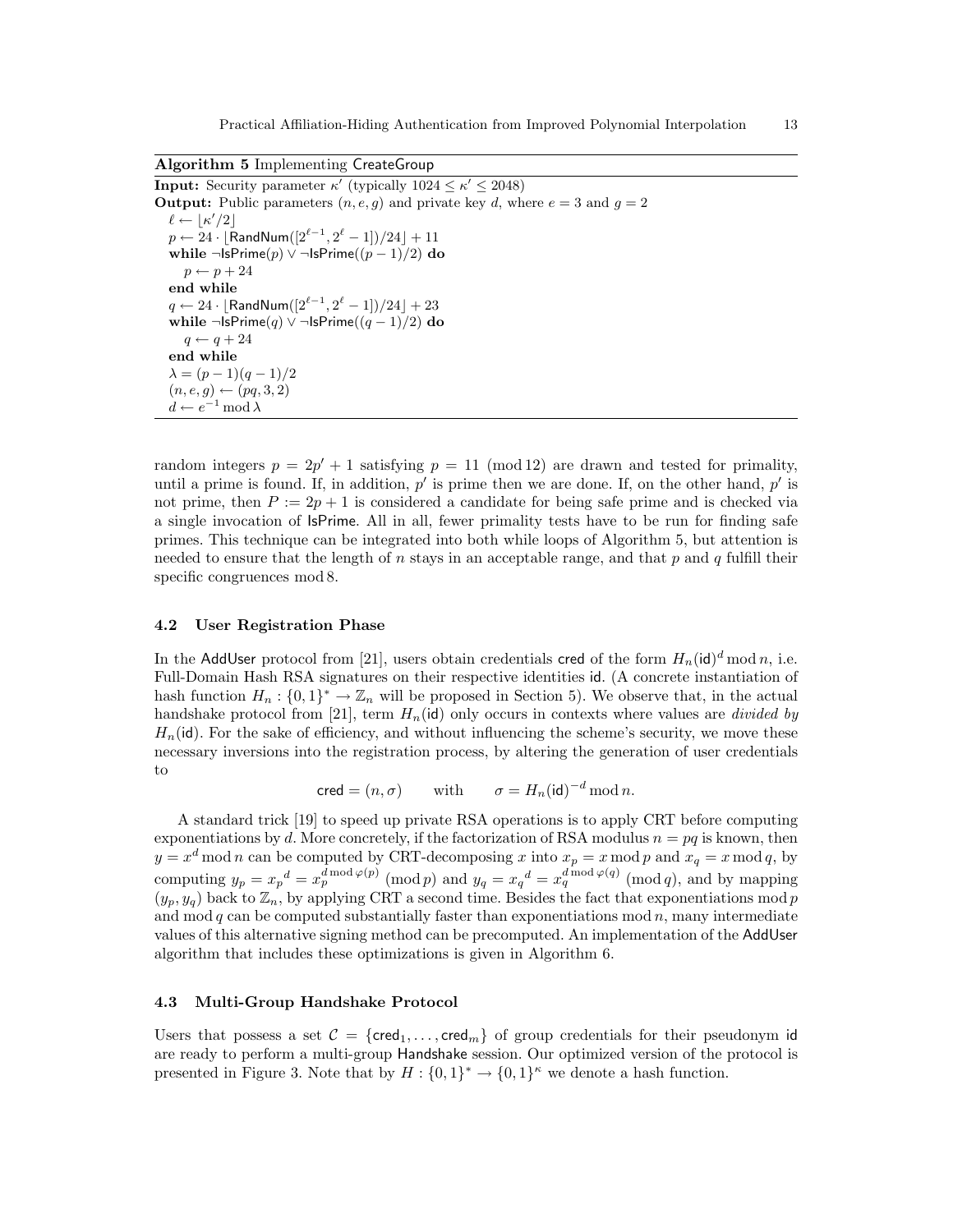| <b>Input:</b> Public parameters $(n, e, g)$ , private key $(p, q)$ , pseudonym $id \in \{0, 1\}^*$ |
|----------------------------------------------------------------------------------------------------|
| <b>Output:</b> User credential $\mathsf{cred} = (n, \sigma)$                                       |
| <b>Precompute:</b> $d_p \leftarrow -e^{-1} \pmod{p-1}$                                             |
| $d_q \leftarrow -e^{-1} \pmod{q-1}$                                                                |
| $u \leftarrow p^{-1} \pmod{q}$                                                                     |
| $h \leftarrow H_n(\text{id})$                                                                      |
| $(h_p, h_q) \leftarrow (h \mod p, h \mod q)$                                                       |
| $(\sigma_p, \sigma_q) \leftarrow (h_p^{d_p} \mod p, h_q^{d_q} \mod q)$                             |
| $a \leftarrow u(\sigma_a - \sigma_n) \pmod{q}$                                                     |
| $\sigma \leftarrow \sigma_n + pa$                                                                  |
| $\mathsf{cred} \leftarrow (n, \sigma)$                                                             |
|                                                                                                    |

Algorithm 6 Implementing AddUser

The principal enhancement of our design over [21] is the deployment of the more efficient Interleaved IHME technique presented in Section 3.7. In the original protocol [21], all messages exchanged in the two communication rounds are, when IHME encoded, considered as elements of a certain finite field  $\mathbb{F}$ . In particular, in the first round, padded RSA values of length  $\kappa' + \kappa$ are exchanged. Hence,  $\mathbb F$  has to be chosen accordingly large ( $|\mathbb F| \geq 2^{1104}$  at least, see Section 5) and field arithmetics perform rather slow. In contrast, in our protocol (Figure 3), first-round messages  $\theta \in [0, \Pi^{\nu} - 1]$  are encoded over a (much smaller) field of  $\Pi$  elements, where  $\Pi$ is a prime number slightly greater than  $2^{\kappa}$ , using the *v*-fold interleaved technique. Note that careful choice of  $\Pi$ , e.g. of low Hamming weight, allows impressively fast implementations of field arithmetics [13, Section 2.2.6]. Considering the second round messages, in [21], the per-group key confirmation messages are of length  $\kappa' + \kappa$ , where  $\kappa$  bits would suffice. In our protocol, however, confirmation messages are shortened to this more reasonable level and encoded using **IHME**, again over the field of  $\Pi \approx 2^{\kappa}$  elements. Both these optimizations lead to a considerable boost of computational and bandwidth efficiency, when compared to a na¨ıve implementation of [21].

A consequence of the switch to smaller fields is that also deployed IHME indices have to be chosen from a smaller set (see Section 3.1). While in [21] public RSA moduli n serve directly as group index, in our protocol the set of possible indices is reduced to the elements of  $\mathbb{F}$ , which is much too small for allowing a direct embedding of moduli n. We solve this problem by hashing public group parameters into F. These hash values,  $h_n = H(n)$ , can further on be considered as convenient 'handles' for groups, and are therefore designated as the elements of the 'shared group' set groups that is output of the protocol (see line 31).

A further improvement over [21] is the more straight forward way of session key derivation. In [21], the key is computed as the hash value of a string that is composed of several per-group secrets. To achieve correctness of the protocol, both protocol participants have to mount this string in the same order. For this, a canonical ordering of groups has to be assumed. In our protocol (Figure 3), however, the key is computed as XOR-sum of per-group secrets (line 32), which, without loss of security, now can be computed in any order.

In contrast to  $[21]$ , in our protocol, ephemeral exponents t (see lines 6, 7 and 19) are not chosen from  $\mathbb{Z}_{n/2}$  (where *n* is an RSA modulus of length  $\kappa'$ ), but from much smaller range  $[0, 2^{2\kappa} - 1]$ . This, again, leads to a notable gain in efficiency in the modular exponentiations. Under the common assumption [11, 12] that Discrete Logarithm Problem (DLP) in  $\mathbb{Z}_n^{\times}$  is hard even when exponents are short, distributions of ephemeral keys with short and long exponents, respectively, are computationally indistinguishable from each other (see Lemma 3.6 in [12]). Hence, shortening ephemeral keys in the described way does not result in a considerably weaker security of the protocol.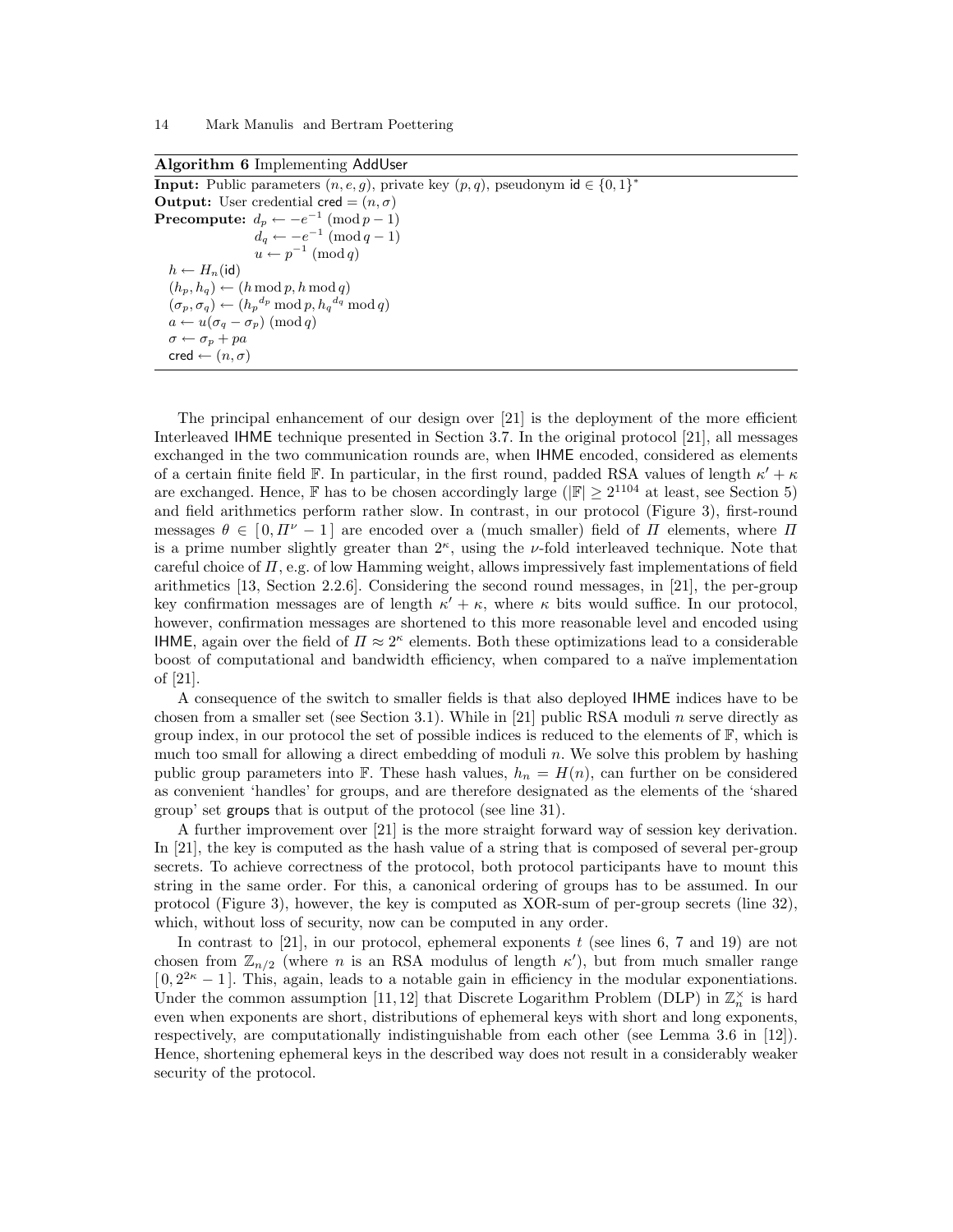|                     | INITIATOR ON INPUTS $(id, C)$                                                                                                         |                  | RESPONDER ON INPUTS $(id', C')$                                                                                                                                                                                                                                                   |
|---------------------|---------------------------------------------------------------------------------------------------------------------------------------|------------------|-----------------------------------------------------------------------------------------------------------------------------------------------------------------------------------------------------------------------------------------------------------------------------------|
| 1<br>$\overline{2}$ | $\nu \leftarrow \left[ (\kappa' + \kappa)/\kappa \right]$<br>$\mathcal{P}_1 \leftarrow \emptyset, \ \mathcal{T} \leftarrow \emptyset$ |                  | $\nu \leftarrow \left[ (\kappa' + \kappa)/\kappa \right]$<br>$\mathcal{P}_1 \leftarrow \emptyset, \ \mathcal{T} \leftarrow \emptyset$                                                                                                                                             |
| 3                   | FOR ALL $\mathsf{cred} \in \mathcal{C}$ :                                                                                             |                  | FOR ALL $\mathsf{cred} \in \mathcal{C}'$ :                                                                                                                                                                                                                                        |
| 4                   | PARSE cred AS $(n, \sigma)$                                                                                                           |                  | PARSE cred AS $(n, \sigma)$                                                                                                                                                                                                                                                       |
| 5                   | $h_n \leftarrow H(n)$                                                                                                                 |                  | $h_n \leftarrow H(n)$                                                                                                                                                                                                                                                             |
| 6                   | $(b, t) \leftarrow_R [0, 1] \times [0, 2^{2\kappa} - 1]$                                                                              |                  | $(b, t) \leftarrow_R [0, 1] \times [0, 2^{2\kappa} - 1]$                                                                                                                                                                                                                          |
| 7                   | $\vartheta \leftarrow (-1)^b 2^t \sigma \mod n$                                                                                       |                  | $\vartheta \leftarrow (-1)^b 2^t \sigma \mod n$                                                                                                                                                                                                                                   |
| 8                   | $k \leftarrow_R [0,  H^{\nu}/n  - 1]$                                                                                                 |                  | $k \leftarrow_R [0,  H^{\nu}/n  - 1]$                                                                                                                                                                                                                                             |
| 9                   | $\theta \leftarrow \vartheta + kn$                                                                                                    |                  | $\theta \leftarrow \vartheta + kn$                                                                                                                                                                                                                                                |
| 10                  | $\mathcal{P}_1 \leftarrow \mathcal{P}_1 \cup \{(h_n, \theta)\}\$                                                                      |                  | $\mathcal{P}_1 \leftarrow \mathcal{P}_1 \cup \{(h_n, \theta)\}\$                                                                                                                                                                                                                  |
| 11                  | $\mathcal{T} \leftarrow \mathcal{T} \cup \{(n, h_n, t)\}\$                                                                            |                  | $\mathcal{T} \leftarrow \mathcal{T} \cup \{(n, h_n, t)\}\$                                                                                                                                                                                                                        |
| 12                  | $S_1 \leftarrow \textsf{iEncode}(\mathcal{P}_1, \Pi, \nu)$                                                                            |                  |                                                                                                                                                                                                                                                                                   |
| 13                  |                                                                                                                                       |                  | $\begin{aligned} \frac{m & = (\mathsf{id},\mathcal{S}_1)}{m' & = (\mathsf{id}',\mathcal{S}'_1)} & \mathcal{S}'_1 & \leftarrow \mathsf{iEncode}(\mathcal{P}_1,\Pi,\nu) \\ \text{mid} & = (\mathsf{id}',\mathcal{S}'_1) & \mathsf{sid} & \leftarrow H(m \, \  \, m') \end{aligned}$ |
| 14                  | $\mathsf{sid} \leftarrow H(m \, \  \, m')$                                                                                            |                  | $\mathsf{sid} \leftarrow H(m \, \  \, m')$                                                                                                                                                                                                                                        |
| 15                  | $\mathcal{P}_2 \leftarrow \emptyset$ , $\mathcal{R} \leftarrow \emptyset$                                                             |                  | $\mathcal{P}_2 \leftarrow \emptyset$ , $\mathcal{R} \leftarrow \emptyset$                                                                                                                                                                                                         |
| 16                  | FOR ALL $(n, h_n, t) \in \mathcal{T}$ :                                                                                               |                  | FOR ALL $(n, h_n, t) \in \mathcal{T}$ :                                                                                                                                                                                                                                           |
| 17                  | IF $id' \notin pr!$ :                                                                                                                 |                  | IF $id \notin pr!$ :                                                                                                                                                                                                                                                              |
| 18                  | $\theta \leftarrow \textsf{iDecode}(\mathcal{S}_1', \Pi, \nu, h_n)$                                                                   |                  | $\theta \leftarrow \text{iDecode}(\mathcal{S}_1, \Pi, \nu, h_n)$                                                                                                                                                                                                                  |
| 19                  | $r \leftarrow (\theta^3 H_n(\mathsf{id}'))^{2t} \bmod n$                                                                              |                  | $r \leftarrow (\theta^3 H_n(\text{id}))^{2t} \text{ mod } n$                                                                                                                                                                                                                      |
| 20                  | $c_0 \leftarrow H(\text{sid}    r    0)$                                                                                              |                  | $c_0 \leftarrow H(\text{sid}    r    0)$                                                                                                                                                                                                                                          |
| 21                  | $c_1 \leftarrow H(\mathsf{sid} \, \  \, r \, \  \, 1)$                                                                                |                  | $c_1 \leftarrow H(\text{sid}    r    1)$                                                                                                                                                                                                                                          |
| 22                  | $c_2 \leftarrow H(\text{sid}    r    2)$                                                                                              |                  | $c_2 \leftarrow H(\text{sid}    r    2)$                                                                                                                                                                                                                                          |
| 23                  | $\mathcal{R} \leftarrow \mathcal{R} \cup \{(h_n, c_0, c_2)\}\$                                                                        |                  | $\mathcal{R} \leftarrow \mathcal{R} \cup \{(h_n, c_0, c_1)\}\$                                                                                                                                                                                                                    |
| 24                  | ELSE: $c_1 \leftarrow_R \{0,1\}^{\kappa}$                                                                                             |                  | ELSE: $c_2 \leftarrow_R \{0,1\}^{\kappa}$                                                                                                                                                                                                                                         |
| 25                  | $\mathcal{P}_2 \leftarrow \mathcal{P}_2 \cup \{(h_n, c_1)\}\$                                                                         | $\mathcal{S}'_2$ | $\mathcal{P}_2 \leftarrow \mathcal{P}_2 \cup \{(h_n, c_2)\}\$                                                                                                                                                                                                                     |
| 26                  | $S_2 \leftarrow \textsf{iEncode}(\mathcal{P}_2,\varPi,1)$                                                                             |                  | $S'_2 \leftarrow \textsf{iEncode}(\mathcal{P}_2, \Pi, 1)$                                                                                                                                                                                                                         |
| 27                  |                                                                                                                                       | $S_2$            |                                                                                                                                                                                                                                                                                   |
| 28                  | $K \leftarrow 0^{\kappa}$ , groups $\leftarrow \emptyset$                                                                             |                  | $K \leftarrow 0^{\kappa}$ , groups $\leftarrow \emptyset$                                                                                                                                                                                                                         |
| 29                  | FOR ALL $(h_n, c_0, c_2) \in \mathcal{R}$ :                                                                                           |                  | FOR ALL $(h_n, c_0, c_1) \in \mathcal{R}$ :                                                                                                                                                                                                                                       |
| 30                  | IF $iDecode(S'_2, \Pi, 1, h_n) = c_2$ :                                                                                               |                  | IF $i$ Decode $(S_2, \Pi, 1, h_n) = c_1$ :                                                                                                                                                                                                                                        |
| 31                  | groups $\leftarrow$ groups $\cup$ $\{h_n\}$                                                                                           |                  | groups $\leftarrow$ groups $\cup$ $\{h_n\}$                                                                                                                                                                                                                                       |
| 32                  | $K \leftarrow K \oplus c_0$                                                                                                           |                  | $K \leftarrow K \oplus c_0$                                                                                                                                                                                                                                                       |
| 33                  |                                                                                                                                       |                  |                                                                                                                                                                                                                                                                                   |
| 34                  | IF groups $\neq$ 0 THEN                                                                                                               |                  | IF groups $\neq \emptyset$ THEN                                                                                                                                                                                                                                                   |
| 35                  | $(key, partner) \leftarrow (K, id')$                                                                                                  |                  | $(key, partner) \leftarrow (K, id)$                                                                                                                                                                                                                                               |
| 36                  | TERMINATE WITH "ACCEPT"                                                                                                               |                  | TERMINATE WITH "ACCEPT"                                                                                                                                                                                                                                                           |
| 37                  | <b>ELSE</b>                                                                                                                           |                  | <b>ELSE</b>                                                                                                                                                                                                                                                                       |
| 38                  | $(key, partner) \leftarrow (\perp, \perp)$                                                                                            |                  | $(key, partner) \leftarrow (\perp, \perp)$                                                                                                                                                                                                                                        |
| 39                  | TERMINATE WITH "REJECT"                                                                                                               |                  | TERMINATE WITH "REJECT"                                                                                                                                                                                                                                                           |
|                     |                                                                                                                                       |                  |                                                                                                                                                                                                                                                                                   |

Fig. 3. Specification of optimized Handshake protocol.

Observe that the exponentiation in line 7 has an a-priori known basis, namely  $g = 2$ . In general, diverse fast algorithms for fixed-basis exponentiations are known [24, Section 14.6]. However, we stress that in our case exponentiations' performance can be even further improved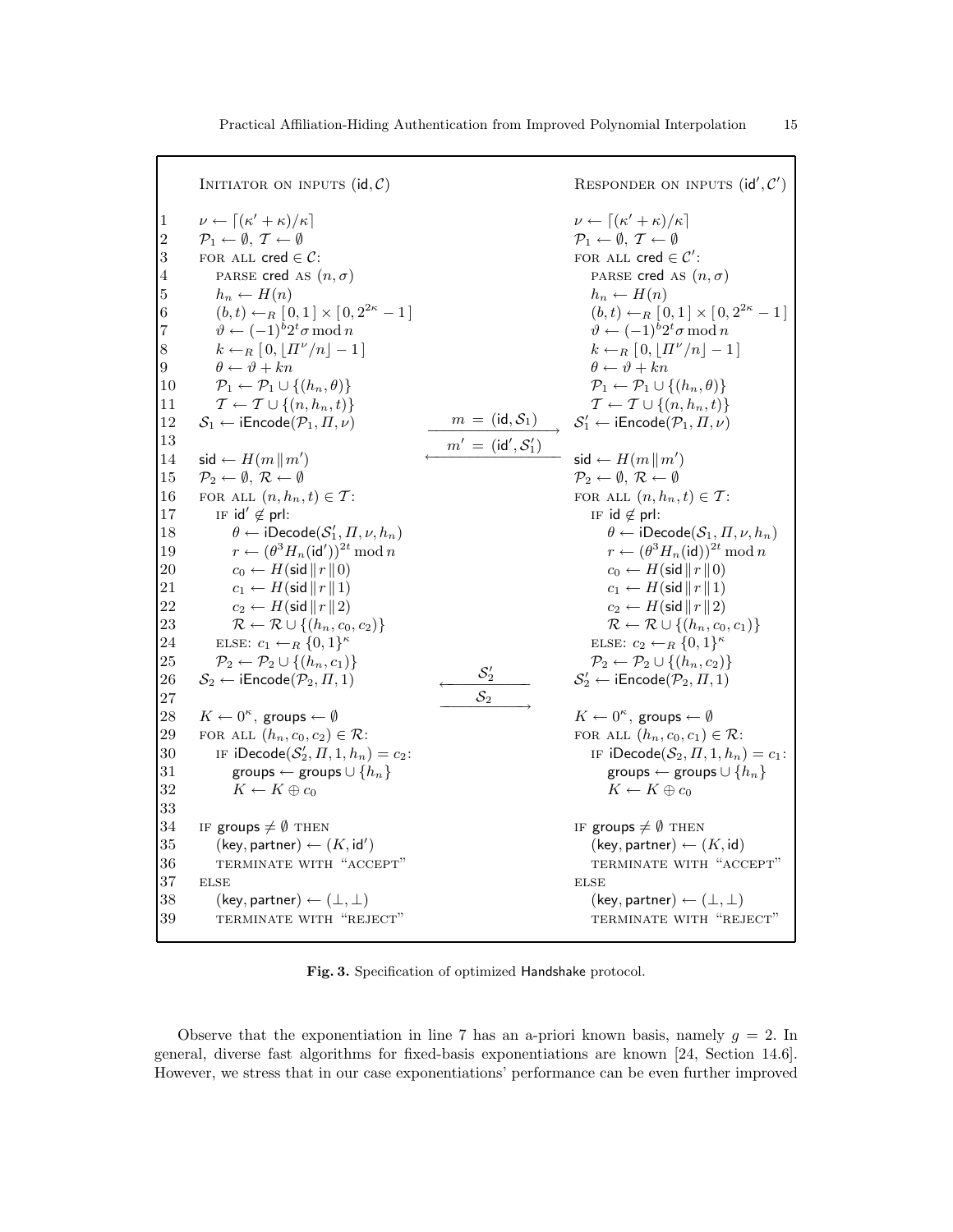by exploiting the structure of 'square and multiply' algorithms [24], where an accumulator is repeatedly multiplied by the base element. When  $q = 2$ , this multiplication becomes a doubling of the accumulator, which can be implemented by a simple left-shift. The overall performance then depends solely on the cost of the squaring operation. We remark that term  $(-1)^b$  for  $b \in \{0,1\}$ in line 7 should, of course, never be computed by calling an exponentiation subroutine, but by doing a distinction of cases. We conclude this paragraph by noting that messages  $\theta$  (or even whole IHME structures  $S_1$ ) can be precomputed before the protocol session starts in order to further reduce run-time computations.

Note that, even though the protocol in Figure 3 is displayed as four-message protocol, by concatenating messages  $m'$  and  $S'_2$  into a single message, the protocol is trivially turned into a three-message protocol. We intentionally did not thoroughly specify the check of partner's pseudonym against pseudonym revocation list prl (line 17). Although in [21] revocation lists were considered of group-wide validity and managed by the corresponding authority, we can imagine other types of revocation management as well, for instance local 'per-user' revocation lists, or prls managed by third parties. The most useful type of revocation depends on the actual application. Thus, we leave the choice to the implementor.

## 5 Performance Analysis and Discussion

In this section we discuss the choice of practical parameters and further building blocks for a concrete implementation of our optimized Handshake protocol from Figure 3 and analyze its performance.

We start by proposing reasonable combinations of symmetric and asymmetric key sizes ( $\kappa$ and  $\kappa'$ , respectively). The following table reproduces key length recommendations by NIST [27] and lists corresponding choices for  $\Pi$  and  $\nu$ :

| $\kappa$ | $\kappa'$ | $\pi$              | $\overline{U}$ |
|----------|-----------|--------------------|----------------|
| 80       | 1024      | $2^{\kappa}+13$    | 14             |
| 112      | 2048      | $2^{\kappa}+25$    | 20             |
| 128      | 3072      | $2^{\kappa}+51$    | 25             |
| 192      | 7680      | $2^{\kappa}+133$   | 41             |
| 256      | 15360     | $2^{\kappa} + 297$ | 61             |

The hash function  $H$  (cf. Section 4.3) can be instantiated with any cryptographic hash function of output length  $\kappa$ . For example, SHA256 truncated to  $\kappa$  bits would serve in all the above cases.

As for the second hash function  $H_n$ :  $\{0,1\}^* \to \mathbb{Z}_n$ , we propose the deployment of a PKCS#1.5-type padding [19], i.e.  $H_n(\text{id}) = s \parallel H(\text{id})$ , where s is some constant prefix interpreted as an integer mod n. Observe that in our multi-group setting we have  $H_n(\text{id}) = H_{n'}(\text{id})$ for all ids and  $n, n'$  of the same bit length, i.e.  $|n|_2 = |n'|_2$ .

Finally, in Figure 4, we present performance measurements and investigate the scalability of our implemented Handshake protocol for the security level  $(\kappa, \kappa') = (80, 1024)$  and varying numbers of user credentials  $m = |\mathcal{C}|$  (i.e. number of different group memberships per user).

We observe that the percentage of the running time spent in **IHME** computations increases with growing m. This is due to the fact that IHME operations are relatively cheap but there are  $O(m^2)$  of them, while exponentiations are expensive but their number is  $O(m)$ . Hence, only for large m the IHME workload becomes noticeable. Note that in typical applications of multi-group AH protocols, e.g. in social networks, the average number of affiliations (social groups) per user can be bounded by 100. It turns out that, in this case, the quadratic nature of IHME is still acceptable for practice.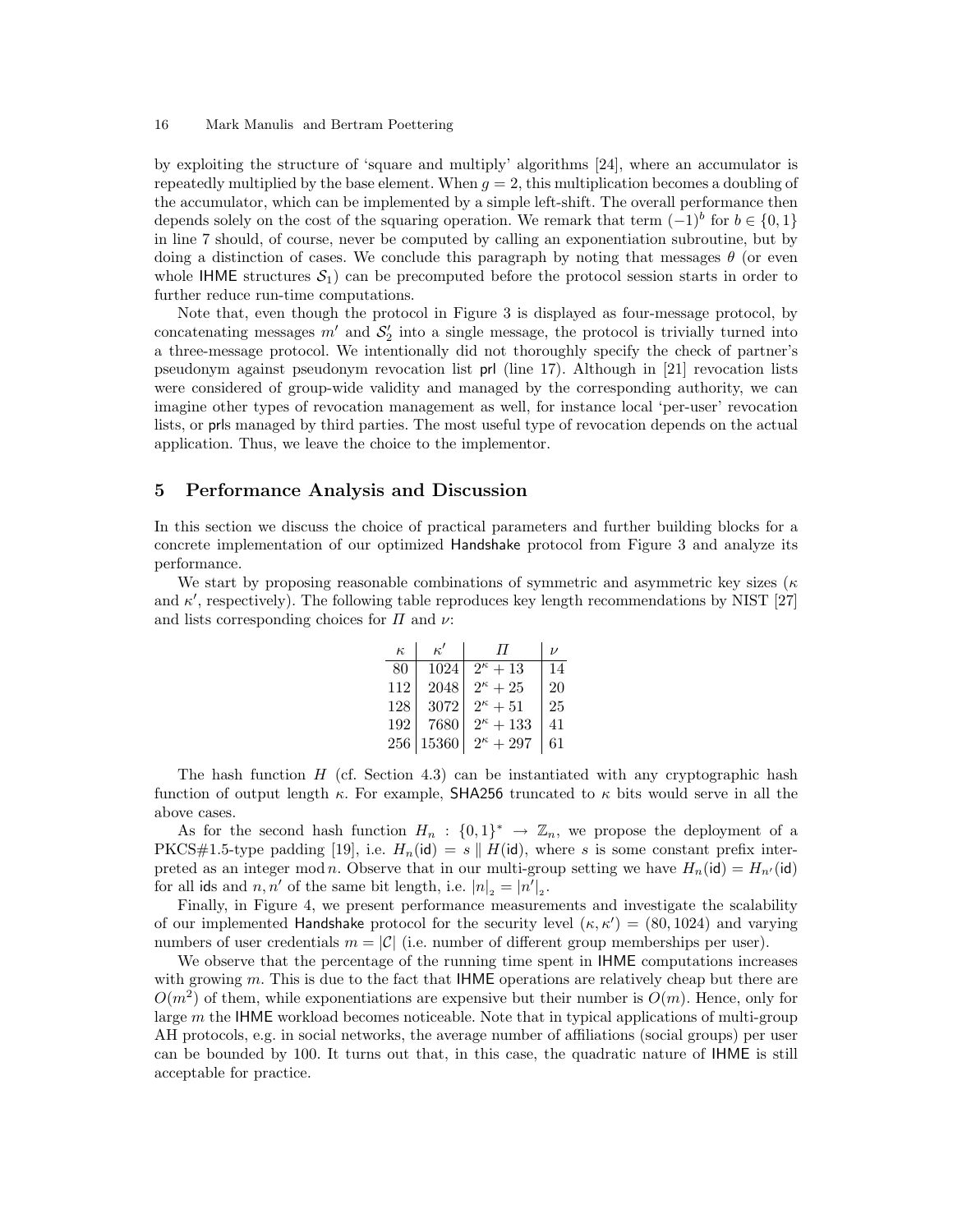| m                                                                         |    | 10 | 25 | 50  | 100 | 250  |
|---------------------------------------------------------------------------|----|----|----|-----|-----|------|
| total $(ms)$                                                              | 14 | 29 | 80 | 188 | 492 | 2096 |
| expos (ms) 13 (91%) 26 (90%) 65 (81%) 131 (69%) 263 (53%) 657 (31%)       |    |    |    |     |     |      |
| <b>IHME</b> (ms) 1.2 (8%) 2.8 (9%) 14 (18%) 57 (30%) 229 (46%) 1438 (68%) |    |    |    |     |     |      |
|                                                                           |    |    |    |     |     |      |
| m                                                                         | 5  | 10 | 25 | 50  | 100 | 250  |
| $total$ (ms)                                                              | 13 | 27 | 73 | 164 | 394 | 1480 |
| expos (ms)  13 (97%) 26 (95%) 65 (89%) 131 (80%) 263 (66%) 657 (44%)      |    |    |    |     |     |      |

Practical Affiliation-Hiding Authentication from Improved Polynomial Interpolation 17

 $I$ HME  $(ms)$  0.2 (2%) 1.2 (4%) 8 (10%) 32 (19%) 131 (33%) 823 (55%)

Fig. 4. Timing measurements of an implementation of our protocol (Figure 3), for security level  $(\kappa, \kappa') = (80, 1024)$ . The particular rows indicate the total time consumption of one protocol execution with m input groups, and the fraction of running time spent in exponentiation algorithms and IHME encoding/decoding, respectively. In the upper table,  $\nu$ -fold IHME-encoding was used basing on Algorithm 2, while the possibility to perform IHME precomputations (Algorithm 3) was taken into account in the lower table. All timings were measured on a single core of an 'Intel XEON 2.66GHz' machine, using the gcrypt library [20] for bigint arithmetic.

# 6 Conclusion

We showed that affiliation-hiding authentication in the *multi-group* setting is truly practical for modern applications, where, on average, each user is a member of roughly 100 groups. We improved upon the scheme and building blocks from [21] by proposing numerous algorithmic optimizations. In particular, we explored existing solutions and developed improved algorithms for polynomial interpolation in finite fields — a major prerequisite for efficient IHME implementations. Moreover, we heavily modified the group management and handshake algorithms proposed in [21] to achieve considerably better performance in both computational means and bandwidth consumption. Our work yields a highly efficient affiliation-hiding multi-group authentication and key establishment protocol, for which implementations and appropriate performance measurements were provided.

# References

- 1. G. Ateniese, J. Kirsch, and M. Blanton. Secret Handshakes with Dynamic and Fuzzy Matching. In Network and Distributed System Security Symposium (NDSS 2007). The Internet Society, 2007.
- 2. D. Balfanz, G. Durfee, N. Shankar, D. K. Smetters, J. Staddon, and H.-C. Wong. Secret Handshakes from Pairing-Based Key Agreements. In IEEE Symposium on Security and Privacy 2003, pages 180–196. IEEE CS, 2003.
- 3. M. Bellare, D. Micciancio, and B. Warinschi. Foundations of Group Signatures: Formal Definitions, Simplified Requirements, and a Construction Based on General Assumptions. In EUROCRYPT 2003, volume 2656 of LNCS, pages 614–629. Springer, 2003.
- 4. A. Björck and V. Pereyra. Solution of Vandermonde Systems of Equations. Mathematics of Computation, 24(112):893–903, 1970.
- 5. R. Bradshaw, J. Holt, and K. Seamons. Concealing Complex Policies with Hidden Credentials. In CCS 2004, pages 146–157. ACM, 2004.
- 6. C. Castelluccia, S. Jarecki, and G. Tsudik. Secret Handshakes from CA-Oblivious Encryption. In ASIACRYPT 2004, volume 3329 of LNCS, pages 293–307. Springer, 2004.
- 7. D. Chaum and E. van Heyst. Group Signatures. In EUROCRYPT 1991, volume 547 of LNCS, pages 257–265. Springer, 1991.
- 8. H. Cohen. A Course in Computational Algebraic Number Theory. Springer-Verlag New York, 1993.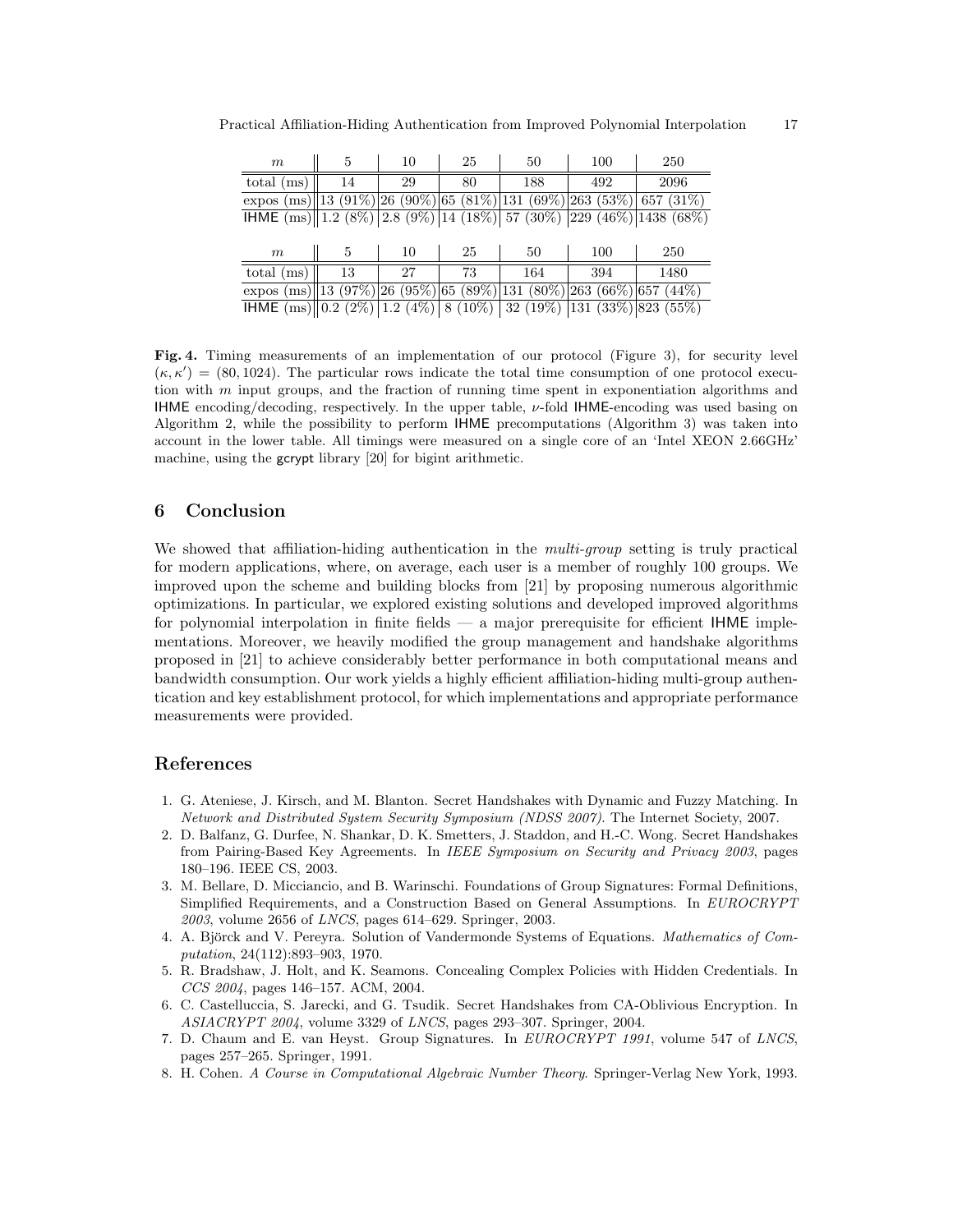- 18 Mark Manulis and Bertram Poettering
- 9. M. Dejnakarintra and D. Banjerdpongchai. An Algorithm for Computing the Analytical Inverse of the Vandermonde Matrix. In 3rd Asian Control Conference (ASCC), 2000.
- 10. Facebook's Statistics. http://www.facebook.com/press/info.php?statistics.
- 11. R. Gennaro, H. Krawczyk, and T. Rabin. Okamoto-Tanaka Revisited: Fully Authenticated Diffie-Hellman with Minimal Overhead. In ACNS 2010, volume 6123 of LNCS, pages 309–328. Springer, 2010.
- 12. O. Goldreich and V. Rosen. On the Security of Modular Exponentiation with Application to the Construction of Pseudorandom Generators. J. Cryptology, 16(2):71–93, 2003.
- 13. D. Hankerson, A. Menezes, and S. Vanstone. Guide to Elliptic Curve Cryptography. Springer, 2004. 14. S. Jarecki, J. Kim, and G. Tsudik. Group Secret Handshakes or Affiliation-Hiding Authenticated
- Group Key Agreement. In CT-RSA 2007, volume 4377 of LNCS, pages 287–308. Springer, 2007. 15. S. Jarecki, J. Kim, and G. Tsudik. Beyond Secret Handshakes: Affiliation-Hiding Authenticated
- Key Exchange. In CT-RSA 2008, volume 4964 of LNCS, pages 352–369. Springer, 2008.
- 16. S. Jarecki and X. Liu. Unlinkable Secret Handshakes and Key-Private Group Key Management Schemes. In ACNS 2007, volume 4521 of LNCS, pages 270–287. Springer, 2007.
- 17. S. Jarecki and X. Liu. Affiliation-Hiding Envelope and Authentication Schemes with Efficient Support for Multiple Credentials. In *ICALP* (2), volume 5126 of *LNCS*, pages 715–726. Springer, 2008.
- 18. S. Jarecki and X. Liu. Private Mutual Authentication and Conditional Oblivious Transfer. In CRYPTO 2009, volume 5677 of LNCS, pages 90–107. Springer, 2009.
- 19. J. Jonsson and B. Kaliski. Public-Key Cryptography Standards (PKCS) #1: RSA Cryptography Specifications Version 2.1 (RFC 3447), 2003.
- 20. W. Koch. GNU Privacy Guard The gcrypt Library. http://www.gnupg.org/.
- 21. M. Manulis, B. Pinkas, and B. Poettering. Privacy-Preserving Group Discovery with Linear Complexity. In ACNS 2010, volume 6123 of LNCS, pages 420–437. Springer, 2010.
- 22. M. Manulis, B. Poettering, and G. Tsudik. Affiliation-Hiding Key Exchange with Untrusted Group Authorities. In ACNS 2010, volume 6123 of LNCS, pages 402–419. Springer, 2010.
- 23. M. Manulis, B. Poettering, and G. Tsudik. Taming Big Brother Ambitions: More Privacy for Secret Handshakes. In PETS 2010, volume 6205 of LNCS, pages 149–165. Springer, 2010.
- 24. A. Menezes, P. van Oorschot, and S. Vanstone. Handbook of Applied Cryptography. CRC Press, 2001.
- 25. P. L. Montgomery. Speeding the Pollard and Elliptic Curve Methods of Factorization. Mathematics of Computation, 48(177):243–264, 1987.
- 26. D. Naccache. Double-Speed Safe Prime Generation. http://eprint.iacr.org/2003/175.pdf.
- 27. National Institute of Standards and Technology (NIST). SP 800-57 Part 1, Recommendation for Key Management, 2007.
- 28. M. Schatzman. Numerical Analysis: A Mathematical Introduction. Clarendon Press, Oxford, 2002.
- 29. G. Tsudik and S. Xu. A Flexible Framework for Secret Handshakes. In PETS 2006, volume 4258 of LNCS, pages 295–315. Springer, 2006.
- 30. D. Vergnaud. RSA-Based Secret Handshakes. In Intl. Workshop on Coding and Cryptography (WCC 2005), volume 3969 of LNCS, pages 252–274. Springer, 2005.
- 31. H. J. Wertz. On the Numerical Inversion of a Recurrent Problem: The Vandermonde Matrix. In IEEE Transactions on Automatic Control, 1965.
- 32. S. Xu and M. Yung. k-Anonymous Secret Handshakes with Reusable Credentials. In CCS 2004, pages 158–167. ACM, 2004.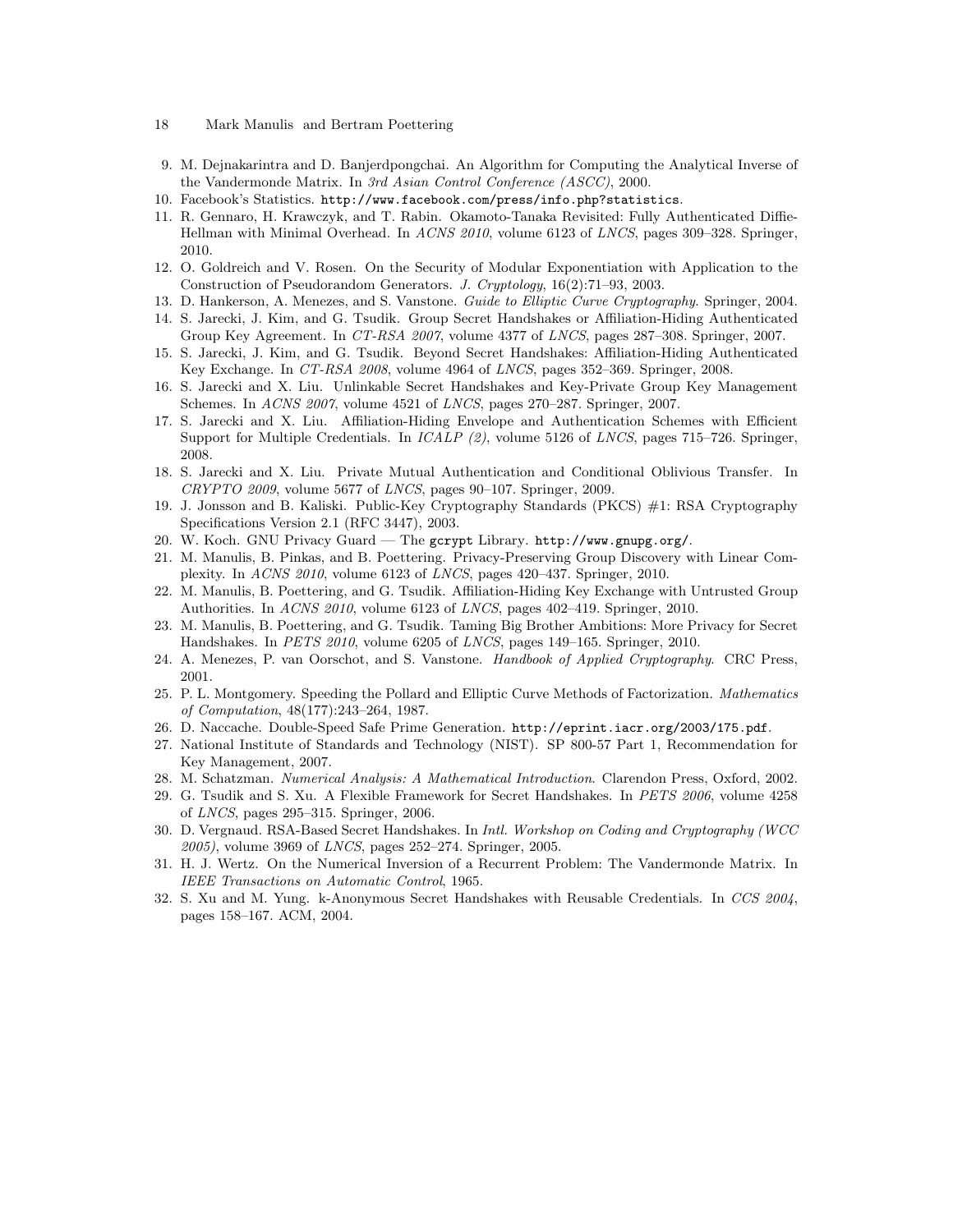# A Computing the Inverse of a Vandermonde Matrix

Explicit formulae for the computation of the inverse  $V^{-1} = (m_{1,1}, \ldots, m_{n,n}) \in \mathbb{F}^{n \times n}$  of a Vandermonde matrix  $V = V(x_1, \ldots, x_n)$  (cf. Section 3.4) are sketched by Wertz in [31] and worked out by Dejnakarintra and Banjerdpongchai in [9]. Algorithm 7 has running time  $O(n^2)$ and requires  $n \geq 2$ .

Algorithm 7 Precomputation for Interpolation

```
Input: Elements x_1, x_2, \ldots, x_n \in \mathbb{F} with i \neq j \Rightarrow x_i \neq x_jOutput: Square Matrix (m_{1,1}, \ldots, m_{n,n}) \in \mathbb{F}^{n \times n}a_1 \leftarrow -(x_1 + x_2)a_2 \leftarrow x_1 x_2for i = 3 to n do
      a_i \leftarrow -x_i a_{i-1}for m = i - 1 downto 2 do
         a_m \leftarrow a_m - x_i a_{m-1}end for
      a_1 \leftarrow a_1 - x_iend for
   for i = 1 to n do
      p_i \leftarrow 1for j = 1 to n do
         if j \neq i then
            p_i \leftarrow p_i(x_i - x_j)end if
      end for
   end for
   for i=1 to n do
      b_1 \leftarrow 1for j = 1 to n - 1 do
         b_{j+1} \leftarrow a_j + x_i b_jend for
      for j = 1 to n do
         m_{j,i} \leftarrow b_{n-j+1}/p_iend for
   end for
```
# B Simultaneous Reduction of Fractions

Suppose that multiple fractions (cf. Section 3.3) have to be reduced simultaneously, i.e. for given  $(c_1, d_1), \ldots, (c_n, d_n) \in \mathbb{F} \times \mathbb{F}^\times$  the reductions  $c_1 d_1^{-1}, \ldots, c_n d_n^{-1}$  have to be computed. This can, obviously, be done by computing all divisions independently of each other, with total computation cost of  $nD$ . In the following, we describe a technique due to Cohen [8, Algorithm 10.3.4] and Montgomery [25] for doing this job at cost  $(4n-3)M+I$ . It is more efficient than the naïve way whenever  $I > 4M$ . We motivate Algorithm 8 by observing that the inverses of arbitrary  $a_1, a_2 \in \mathbb{F}^\times$  can be calculated simultaneously by computing  $u \leftarrow (a_1 a_2)^{-1}$  and  $(a_1^{-1}, a_2^{-1}) \leftarrow (u \cdot a_2, u \cdot a_1)$ . This idea is generalized to more than two variables in Algorithm 8.

Note that in Algorithm 8 fractions  $c_i/d_i$  are reduced in place, i.e. input variables  $c_i$  are overwritten by  $c_i d_i^{-1}$ . Elements  $d_i$  are left unmodified. Observe moreover that, after the first for